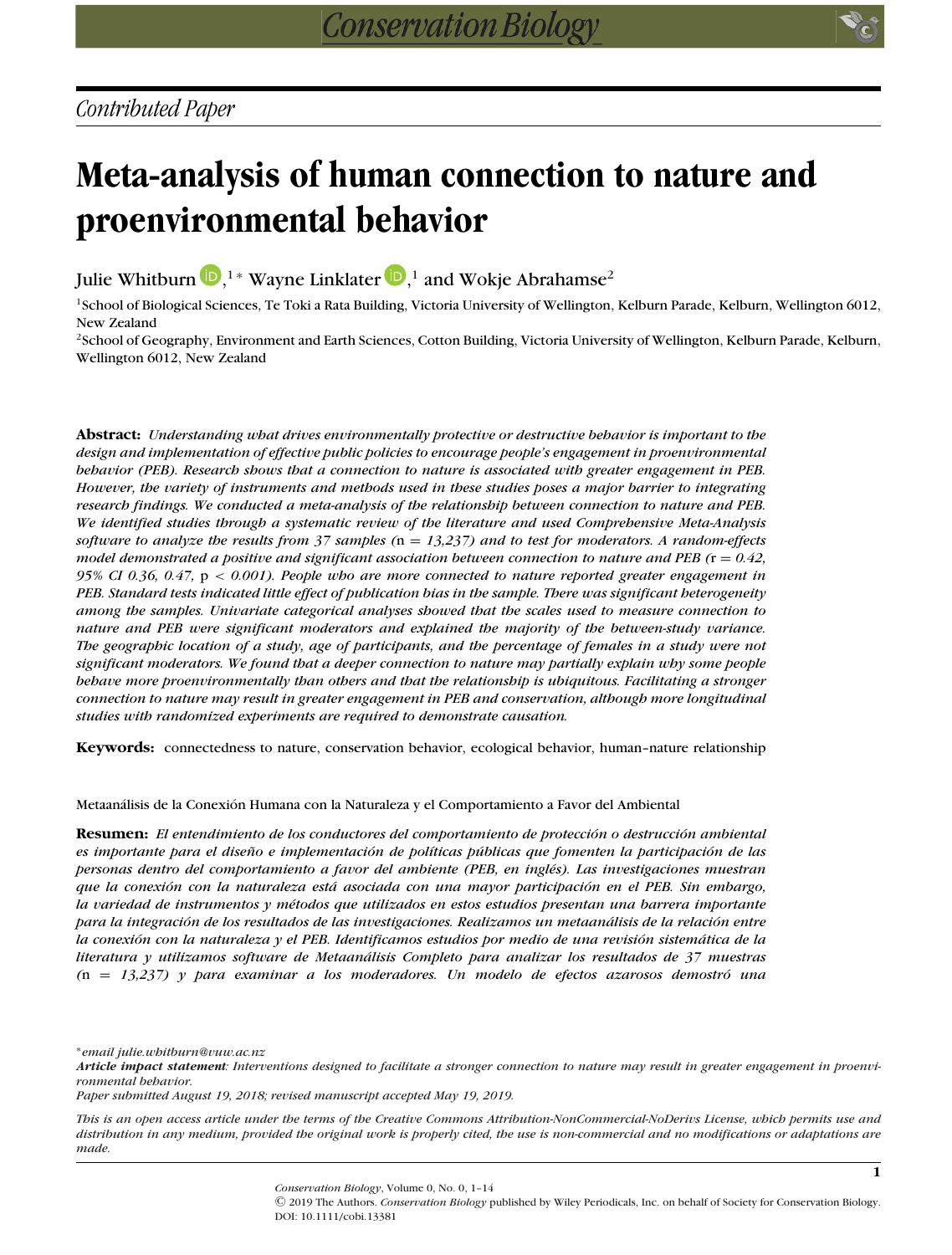*asociacion positiva y significativa entre la conexi ´ on con la naturaleza y el PEB ( ´* r = *0.42, 95% CI 0.36, 0.47,* p < 0.001). Las personas que están más conectadas con la naturaleza reportaron una mayor participación *en el PEB. Las pruebas estandares indicaron un efecto menor del sesgo de publicaci ´ on en la muestra. Hubo ´ una heterogeneidad significativa entre las muestras. Los analisis univariados categ ´ oricos mostraron que ´ las escalas usadas para medir la conexion con la naturaleza y el PEB fueron moderadores significativos y ´ explicaron la mayor´ıa de la varianza entre estudios. La ubicacion geogr ´ afica de un estudio, la edad de los ´ participantes, y el porcentaje de mujeres en un estudio no fueron moderadores significativos. Encontramos que una conexion m ´ as profunda con la naturaleza puede explicar parcialmente por qu ´ ´e algunas personas se comportan mas a favor del ambiente que otras y que dicha relaci ´ on es ubicua. La facilitaci ´ on de una conexi ´ on´ más fuerte con la naturaleza puede resultar en una mayor participación en el PEB y en la conservación, aunque se requieren estudios mas longitudinales con experimentos aleatorios para demostrar la causalidad ´*

Palabras clave: comportamiento de conservación, comportamiento ecológico, conectividad con la naturaleza, relacion humano-naturaleza ´

**摘要:** 理解保护环境和破坏环境行为背后的驱动力, 对于设计和实施有效的公共政策以鼓励人们参与环保行动 至关重要。已有研究表明, 与自然的联系和环保行动参与度之间存在相关性。然而, 这些研究使用了各种各样的 工具和方法,导致这些研究结果难以整合。因此,我们对人与自然的联系和环保行为之间的关系进行了荟萃分 析。我们通过系统文献综述筛选出相关研究,并用综合荟萃分析软件分析了 37 个样本 (n = 13,237) 的研究结<br>History Tip Started March 2017 (19) The Contract of Contract of Contract of Contract of Contract of Contract o ---*,* --------- *(*r = *0.42, 95% CI 0.36, 0.*47, p < 0.001) 。更亲近自然的人自我报告的环保行为参与度也更高。标准检测分析表明, 样本中的研究发表 偏差的影响很小, 而各样本间存在显著的异质性。单变量分类分析结果显示, 用于测定人与自然的联系和环保行 为的尺度是重要的干涉变量,解释了大部分的研究间差异。而研究地点、参与者年龄和性别都不是显著的干涉 变量。我们还发现, 与自然更深层次的联系可能部分解释了为什么有些人更环保, 而且其间的相关性普遍存在。 促进人与自然更紧密的联系或能推动人们更多地参与环保和保护行动, 尽管仍需要更多包含随机实验的纵向研 究来证明因果关系。 【**翻译: 胡怡思; 审校: 聂永刚** 】

关键词: 保护行为, 人与自然的关系, 亲近自然, 生态行为

## **Introduction**

Environmental degradation, perhaps humanity's greatest current challenge (e.g., IPCC 2014), is largely anthropogenic and driven by habitat destruction, invasive species, pollution, overharvesting, and human overpopulation (Wilson 2002). Attempts to promote sustainable lifestyles or conservation behaviors must therefore focus on changing people's behavior (Ehrlich & Kennedy 2005; Schultz 2011). Understanding what motivates environmentally protective or destructive behavior can be used to encourage proenvironmental behavior (PEB) and conservation and inform government policies requiring broad-based public support.

An individual's connection to nature may motivate their engagement in PEB (Mayer & Frantz 2004). Conversely, a lack of connection to nature has been blamed for people's apathy toward environmental degradation and protection (Pyle 2003). In humans, as the closeness of relationships between individuals increases, empathy and willingness to help increases (Cialdini et al. 1997), and this phenomenon may extend to human– nature relationships. That is, a close bond with nature may foster empathy for the natural world, which in turn may motivate caring and altruistic behavior (Schultz 2000).

Individuals' subjective evaluations of their relationships with nature can be conceptualized as connection to nature. The theoretical basis of connection to nature comes from the biophilia hypothesis (Fromm 1964; Wilson 1984), ecopsychology (Roszak 1995; Bragg 1996), and psychological research into interpersonal relationships. Expanding self-identity to include the natural environment and experiences of belonging with nature are key elements in defining connection to nature. Connection to nature can be considered a values-based attitude (Brügger et al.  $2011$ ), and it has qualities similar to personality traits in that it differs between individuals and groups, is relatively stable over time and in different situations, but can change (Mayer & Frantz 2004; Nisbet et al. 2009). Connection to nature can also be a state. It can be increased or decreased in the short-term, for example, with exposure to nature (Mayer et al. 2009). However, change may require long-term or repeated exposure (Schultz & Tabanico 2007).

One might expect a person with a strong connection to nature to behave proenvironmentally. However, even though there is generally a high level of concern about environmental problems and support for environmental protection, there has not been widespread movement toward more sustainable lifestyles (Fox et al. 2006). This gap is partially explained by barriers a person encounters when engaging in PEB, such as personal cost (finance and time) and lack of structural support (recycling schemes and efficient public transport), or knowledge (e.g., type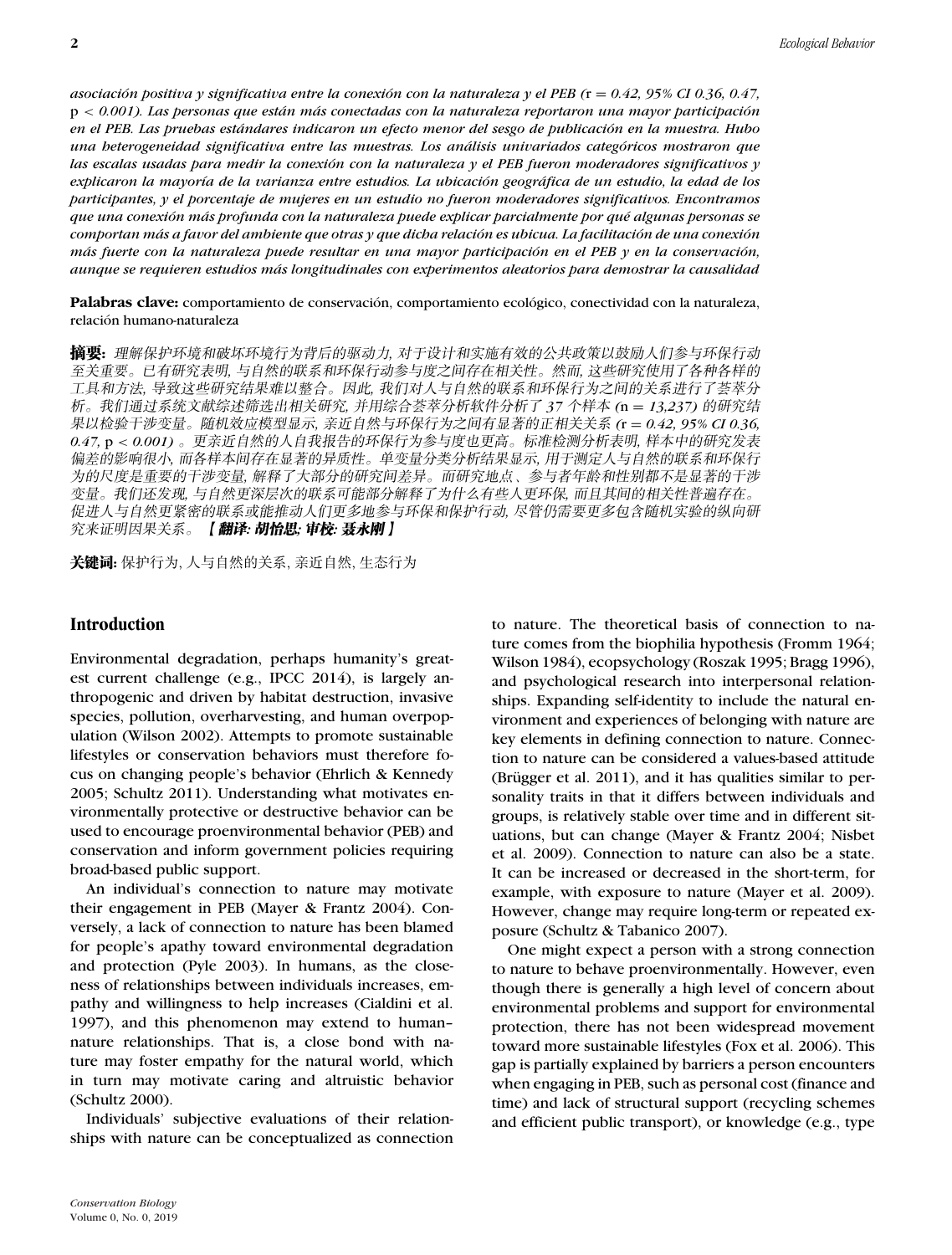of PEB that is useful). It is unclear whether the same gap exists with connection to nature and PEB.

### **Operationalization of Connection to Nature and PEB**

There are at least 17 different scales that measure connection to nature (Tam 2013*a*). The items in these scales reflect 3 interrelated dimensions of human relationships with nature: affect (feelings toward nature), cognition (knowledge and beliefs about nature), and behavior (actions and experiences in nature). Some scales measure connection to nature as a single dimension. These unidimensional scales can emphasize an emotional attachment to nature (Kals et al. 1999; Mayer & Frantz 2004; Perkins 2010). For example, the connectedness-to-nature scale was designed to assess people's affective sense of connectedness or kinship with nature (Mayer & Frantz 2004). In contrast, Schultz (2002) argues that connection to nature is inherently cognitive and defines it as the "extent to which an individual includes nature within his/her cognitive representation of self" (Schultz 2002:67). Other scales are multidimensional. For example, the nature relatedness scale (Nisbet et al. 2009) has 3 dimensions (NRself, NR-perspective, and NR-experience) that encompass affective, cognitive, and experiential aspects of the human–nature relationship. The scales have 1–40 items. Most are self-report surveys requiring responses on a 5 to 7-point Likert-type scale, and 3 include pictorial components (Schultz 2002; Dutcher et al. 2007; Davis et al. 2009). These different scales are highly correlated and can be loaded onto a single factor and correlate similarly with criterion variables (Tam 2013*a*). Thus, the scales may measure the same underlying construct of connectedness to nature. There is a small amount of divergence among some scales in their association with criterion variables, such as subjective well-being and PEB. Differences between cognitive and noncognitive components of connection to nature may explain this divergence (Tam 2013*a*).

The scales measuring connection to nature are positively associated with meaningful differences in individual personality traits, such as conscientiousness, extraversion, agreeableness, and openness (Nisbet & Zelenski 2013; Tam 2013*a*), well-being (e.g., Capaldi et al. 2014), environmental attitudes (e.g., Schultz et al. 2004; Brügger et al. 2011), and PEB (e.g., Mayer & Frantz 2004; Nisbet & Zelenski 2013; Whitburn et al. 2018). Most of investigations into connection to nature and PEB have been in adults. However, there is a small body of evidence that shows similar results with children (Roczen et al. 2014; Collado et al. 2015; Otto & Pensini 2017).

We defined PEB broadly as "actions which contribute to environmental protection and/or conservation" (Axelrod 1993:153). Scales measuring PEB aim to capture whether an individual generally behaves proenvironmentally and includes self-reported and objectively measured PEB. Objectively measured PEB is rare because of the difficulty in discreetly observing behavior, but it has been achieved in measuring energy usage (e.g., Frantz & Mayer 2014) and recycling behavior (Whitburn et al. 2018). The most common way to measure PEB is through self-report surveys adapted from other scales (e.g., Kaiser 1998; Schultz & Zelezny 1998; Whitmarsh & O'Neill 2010). The scales measuring PEB vary from 6 to 97 items, contain  $\geq 1$  dimension, and vary in their internal reliability and factor analysis of their multiple dimensions (Markle 2013).

Although all studies report a positive association between connection to nature and PEB, the strength of this relationship varies ( $r = 0.14$ –0.68). The diversity of scales poses a barrier to integrating results across studies and scales. Further, it is unclear how variation in scales measuring connection to nature and PEB affect the relationship between these 2 variables.

There have been 2 meta-analyses (Hines et al. 1987; Bamberg & Möser 2007) of sociopsychological determinants of PEB, but they did not include connection to nature. We sought to provide a quantitative synthesis of the current research on the relationship between connection to nature and PEB and to examine the effect of moderators on this relationship.

Through meta-analysis, we aimed to provide an estimate of the size of the relationship between connection to nature and PEB, determine whether there was significant variability across our sample, and examine possible moderators. Moderators instruments used to measure connection to nature and PEB; geographic location of samples (the strength of the relationship can vary with location [Tam 2013*a*]); and age and gender of study participants (being older and female is associated with greater environmental attitude and PEB [Kollmuss & Agyeman 2002; Whitmarsh & O'Neill 2010]). We tested data for publication bias to determine whether the sample was broadly representative of the extant research.

## **Methods**

We searched electronic databases (Web of Science, Science Direct, ProQuest Science and Technology, PSYCH-Info, ProQuest Dissertations, and Theses Global) for combinations of the following keywords: *connection to/with nature*, *connectedness to nature*, *nature relatedness*, *inclusion of nature in self*, *disposition to connect with nature*, *environmental identity*, *emotional affinity toward nature*, *connectivity to nature*, *commitment to nature and connection to nature index*; *pro-environmental*, *environmental*, *ecological*, *environmentally friendly*, *environmentally responsible*, and *conservation and sustainable behavior*. Abstracts of promising studies were examined and the full-text located of studies that merited further investigation. We manually examined reference sections of papers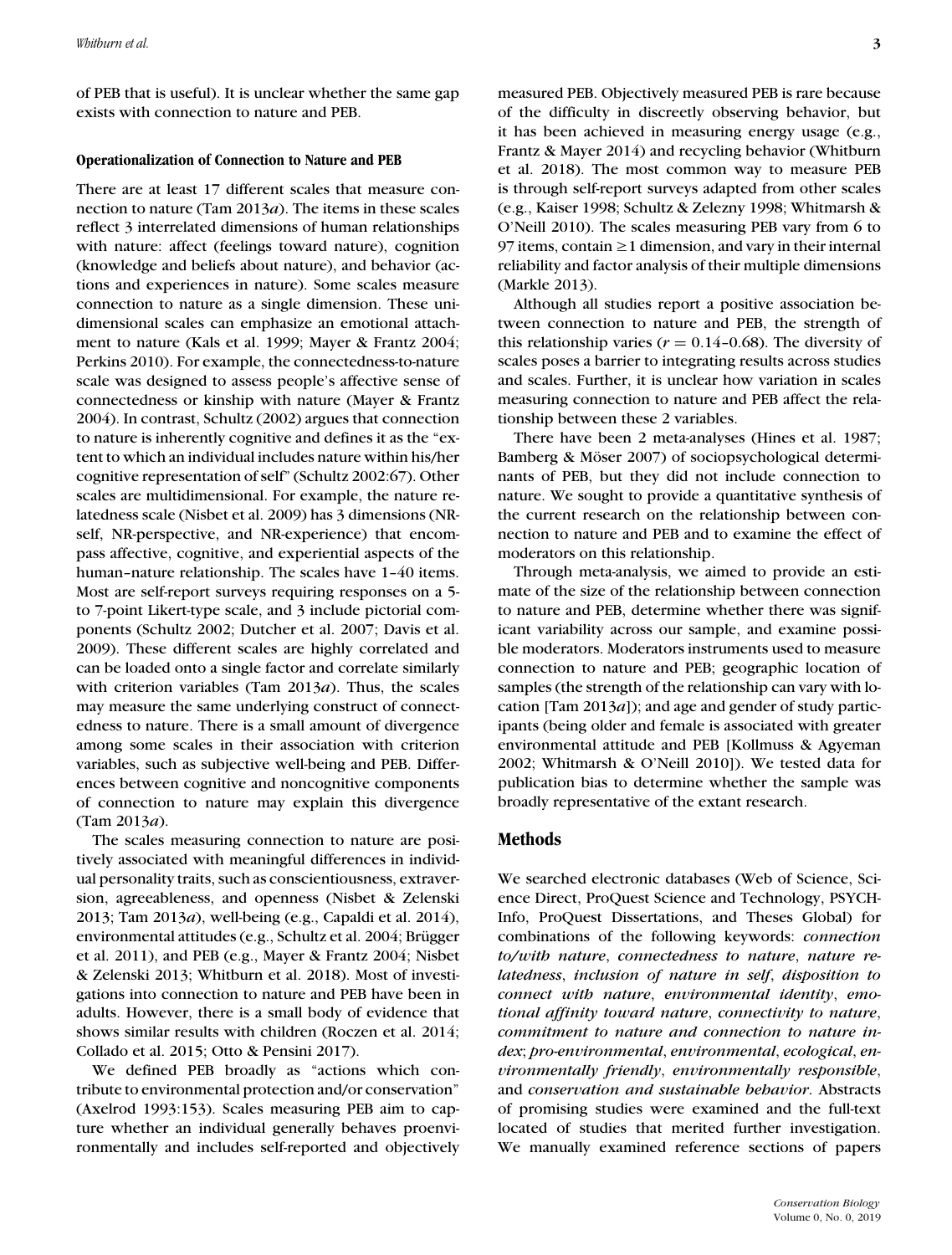that met the inclusion criteria for additional studies. We contacted study authors if connection to nature and PEB were measured but their relationship was not reported.

Studies were included in the meta-analysis if they examined the relationship between connection to nature and PEB; included an effect size or information to calculate an effect size (Pearson's correlation coefficients were preferred. However, Fischer's *Z* scores, used to calculate the effect size, can also be calculated from sample size and significance level in studies, where the correlation coefficient is not provided [e.g., Gosling & Williams 2010]); and included a self-report assessment of explicit connection to nature and an assessment of PEB.

Connection to nature was measured by 12 different scales (Table 1). When  $\geq 1$  scale of connection to nature was used, we selected the scale that was the main focus of the study rather than alternative scales used to provide the evidence of convergent validity (e.g., Mayer & Frantz 2004; Davis et al. 2009; Brügger et al. 2011). We also selected explicit rather than implicit scales (Geng et al. 2015) because the implicit measure of connection to nature is poorly correlated with other scales and may measure a different concept (Brügger et al. 2011). We selected the nature-relatedness scale from Tam's (2013*a*) comparative study because he concluded it was perhaps the most reliable scale. This scale and its short form (NR-6) were treated as a single scale when calculating the overall and moderator effects because NR-6 is derived from and strongly correlated to the nature-relatedness scale and both scales show very similar associations with PEB (Nisbet & Zelenski 2013). This decision was supported by the results of our moderator analyses. The nature-relatedness scale had a correlation with PEB of 0.51, the NR-6 of 0.50, and when the scales were analyzed as a single entity,  $r = 0.51$ .

We came to a consensus on how to rate and classify the content of each scale and also considered the authors' description of the scale. Each item was categorized as cognitive (associated with thoughts and beliefs, e.g., "I have a deep understanding of how my actions affect the natural world." [Mayer & Frantz 2004] or nature is part of a person's cognitive representation of self [Schultz 2002]); affective (associated with emotions, e.g., "I feel a deep love for nature." [Perkins 2010] or "I feel very connected to all living things and the earth." [Nisbet et al. 2009]); or behavioral or experiential (associated with experiences in nature, e.g., "I take notice of wildlife wherever I am." [Nisbet et al. 2009] or "I get up early to watch the sunrise." [Brügger et al. 2011]).

Researchers measured PEB with 8 different scales, including multidimensional latent constructs of selfreported PEB, single-dimensional self-reported PEB, and observed PEB. The multidimensional scales contained items that measure PEB in the areas of energy and water conservation, waste avoidance, and recycling, transport, purchasing (anticonsumerist behavior), self-education, and social or political actions in various combinations. Studies with one-dimensional scales, which measure similar behaviors, were combined for the analyses. These scales were self-reported behavioral measures, such as native vegetation protection in farmland (Gosling & Williams 2010) and proenvironmental gardening and farming (Sanguinetti 2014; Dresner et al. 2015). When authors reported  $\geq 1$  PEB measure, we selected for analysis the scale that most closely reflected multidimensional self-reported PEB. For example, actual commitment to ecological behavior (which measured self-reported PEB) was selected over verbal commitment (Nisbet & Zelenski 2013) and environmentalism (Mayer & Frantz 2004; Nisbet & Zelenski 2013). Perkins (2010) and Beery and Wolf-Watz (2014) reported correlation coefficients between connection to nature and individual items of their PEB scales. The weighted mean of the effect size of the PEBs was calculated to avoid double-counting participants. Some studies measured the relationship of connection to nature and behavioral intentions or willingness to engage in PEB. Although the theory of planned behavior (Ajzen 1991) incorporates intention as the immediate antecedent of behavior, there is only

| Author                 | Scale                                  | Country of origin |
|------------------------|----------------------------------------|-------------------|
| Kals et al. 1999       | emotional affinity toward nature       | Germany           |
| Schultz 2002           | inclusion of nature in self            | U.S.A.            |
| Clayton 2003           | environmental identity                 | U.S.A.            |
| Mayer & Frantz 2004    | connectedness to nature                | U.S.A.            |
| Dutcher et al. 2007    | connectivity with nature               | U.S.A.            |
| Davis et al. 2009      | commitment to the natural environment  | U.S.A.            |
| Nisbet et al. 2009     | nature relatedness                     | Canada            |
| Perkins 2010           | love and care for nature               | Australia         |
| Brügger et al. 2011    | disposition to connect with nature     | Switzerland       |
| Nisbet & Zelenski 2013 | NR-6 (nature relatedness - short form) | Canada            |
| Tam $2013b$            | dispositional empathy with nature      | China             |
| Beery & Wolf-Watz 2014 | environmental connectedness            | Sweden            |

**Table 1. The 12 connection-to-nature scales (in chronological order of development) included in the meta-analysis of connection to nature and proenvironmental behavior.**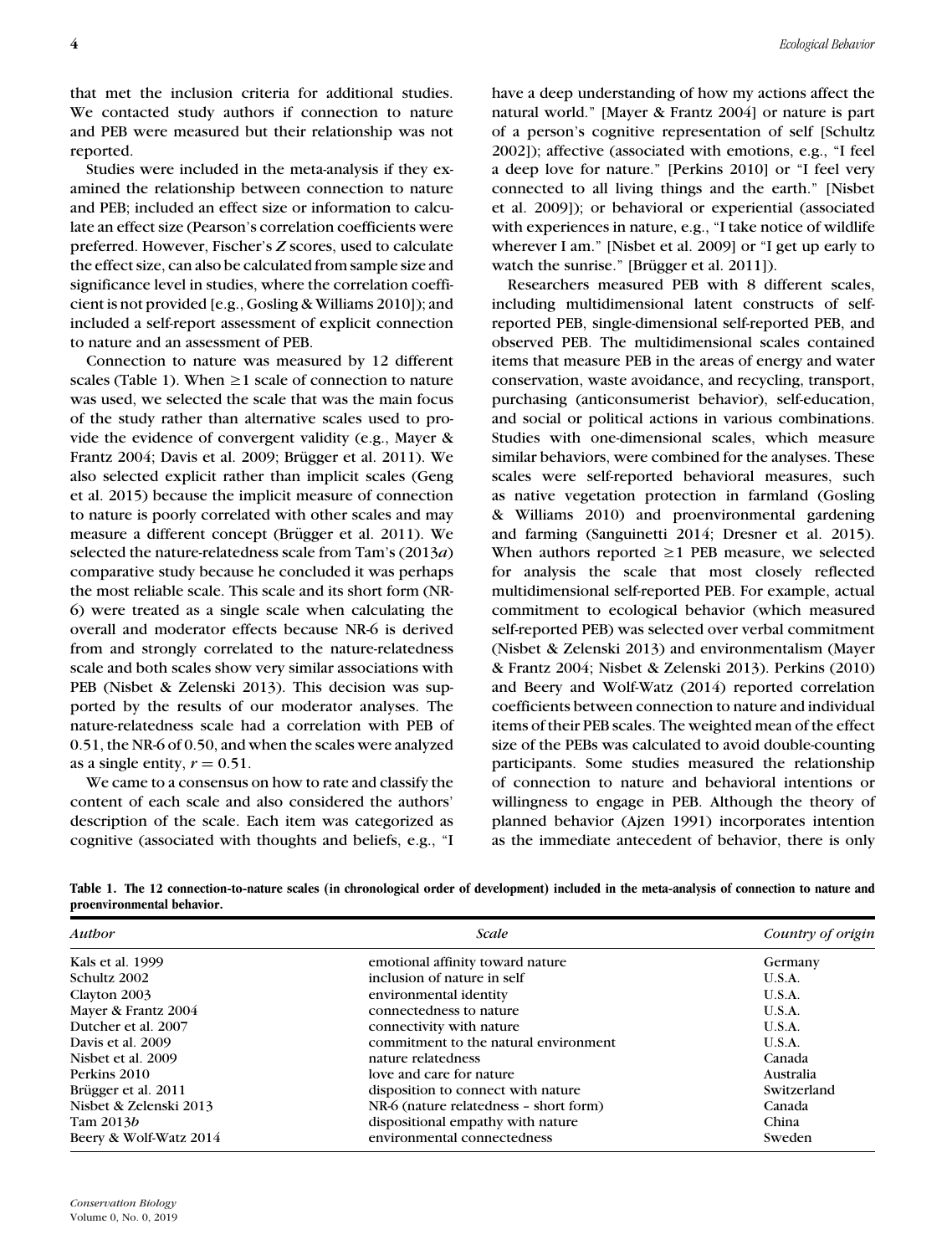a moderate correlation between behavioral intentions and behavior (Bamberg & Moser 2007; Grimmer & Miles 2017). Behavioral intentions may capture a different concept than self-reported behavior. Therefore, studies reporting intention or willingness to engage or an interest in engaging in PEB were excluded. Samples were independent (i.e., individual participants were included only once). Longitudinal interventions required reporting the effect size before an intervention was implemented.

The following information was collected (if available) for each sample: authors' names, publication year, geographic region (North America, South America, Europe, Australasia, and Asia), measure of connection to nature and PEB, effect size, sample size, significance of effect, percentage of female, and age of participants. A number of potentially eligible studies did not report statistics needed for the meta-analysis, and data could not be obtained from the authors.

We assessed the possibility of publication bias by examining funnel-plot symmetry, which displays effect sizes (as Fischer's *Z*) plotted against SE. An unbiased sample shows a symmetrical cloud of data points around the overall effect size in a pattern resembling a funnel (Borenstein 2005). We used Egger et al.'s (1997) regression test to quantify asymmetry in the funnel plot. We undertook a trim and fill analysis (Duval & Tweedie 2000) to determine the adjusted effect, taking into account bias seen in the funnel plot. Finally, we calculated the fail-safe *N*s. Rosenthal's (1991) *N* is the number of missing samples with an effect size of 0 that are needed to render the current overall effect nonsignificant. Orwin's *N* (1983) takes into account samples that have a negative effect size.

## **Data Analyses**

Comprehensive Meta-Analysis software (version 3) (Borenstein 2014) was used to calculate the overall effect size and to assess whether the effect size depended on any moderator variables. Fischer *Z* transformations were used to determine the effect size (Hedges & Olkin 1985) because some of the reported correlations between connection to nature and PEB were >0.30 (Borenstein et al. 2009). The Fischer's *Z* scores were converted to correlation coefficients for ease of use.

Random effects models were used because we expected the effect size to vary randomly among studies (Hedges & Vevea 1998). Separate univariate categorical analyses were used to obtain an effect size for each subgroup of moderator variables. Moderators included measures of connection to nature and PEB, geographic location of samples, age group of participants, and percentage of female participants. We selected pooled variance for the moderator analyses because we expected variance to be comparable across subgroups, and because there were <5 samples in some of the subgroups, pooling increased accuracy of the  $\tau^2$  (variance of true effect sizes across studies) (Borenstein et al. 2009). Random effects metaregression with method-of-moments estimation was used to assess whether the continuous covariate, percentage of females, moderated the relationship between connection to nature and PEB.

No outliers were identified in the sample (Hanson & Bussiѐre 1998). Although Cochran's *Q* was significant  $(Q = 406.59)$ , when the sample with the lowest  $(r =$ 0.14 [Beery & Wolf-Watz 2014]) or highest  $(r = 0.66$ [Otto & Pensini 2017]) effect size was removed from the meta-analysis, the *Q* statistics did not decrease by 50% (*Q* = 264.66 and 375.59, respectively).

## **Results**

#### **Sample Characteristics**

Thirty-seven independent samples were identified from 26 studies to 3 June 2018. The total sample was 13,237 individuals (adults, university students, and children) from 11, mostly western, countries (Table 2).

#### **Relationship Between Connection to Nature and PEB**

The relationship between connection to nature and PEB was positive and moderately sized across samples:  $r =$ 0.42; 95% CI 0.36, 0.47; *p* < 0.001 (Fig. 1). Thus, connection to nature was relatively higher among people who reported greater participation in PEB. Sample heterogeneity was significant among effect sizes:  $Q(36)$  = 406.59,  $p < 0.001$ . A substantial portion of total variance was attributable to systematic differences in effect size between samples  $(l^2 = 91.15)$ ; hence, it was important to investigate moderator variables.

Publication bias had only a minor influence on observed effect size. The distribution of samples around the observed effect was approximately symmetrical with an absence of a few samples on the mid to low right-hand side of the funnel plot. Egger's regression coefficient was not significant (intercept = −0.20; 95% CI −2.56, 2.15;  $t(35) = 0.17$ ;  $p = 0.86$  [2 tailed]), indicating a lack of bias in the data. Rosenthal's fail safe *N* indicated that an additional 8952 samples with a 0 effect size would be required for our effect size to be nonsignificant. Orwin's fail-safe *N* showed that 293 missing samples would be needed to make the correlation nonsignificant. The trim and fill analysis inputted 2 samples to the right of the mean and produced an adjusted effect of  $r = 0.45$  (95% CI 0.43, 0.46), which is slightly stronger than our observed effect.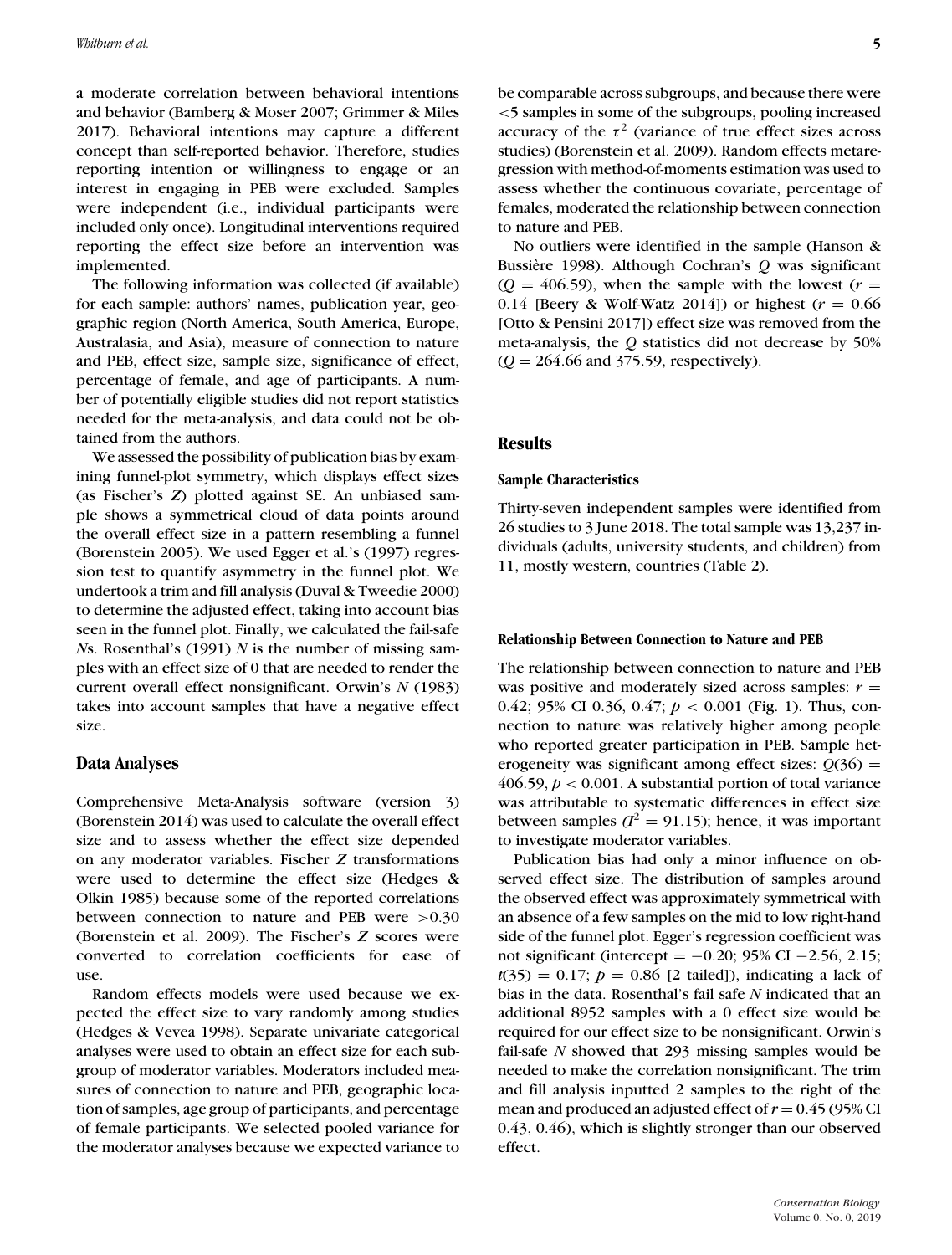| l                                                                                                                                                                                                                                                     |  |
|-------------------------------------------------------------------------------------------------------------------------------------------------------------------------------------------------------------------------------------------------------|--|
|                                                                                                                                                                                                                                                       |  |
| :<br>֠                                                                                                                                                                                                                                                |  |
| į                                                                                                                                                                                                                                                     |  |
|                                                                                                                                                                                                                                                       |  |
|                                                                                                                                                                                                                                                       |  |
| is and stated in the contract of the contract of the contract of the contract of the contract of the contract of the contract of the contract of the contract of the contract of the contract of the contract of the contract<br><b>THE CHAPT CAR</b> |  |
|                                                                                                                                                                                                                                                       |  |
|                                                                                                                                                                                                                                                       |  |
|                                                                                                                                                                                                                                                       |  |
|                                                                                                                                                                                                                                                       |  |
| in an                                                                                                                                                                                                                                                 |  |

| Table 2.                             |                 | Summary of studies used in the meta-analysis of connection to nature and proenvironmental behavior. |                                       |                                     |             |           |                       |                            |
|--------------------------------------|-----------------|-----------------------------------------------------------------------------------------------------|---------------------------------------|-------------------------------------|-------------|-----------|-----------------------|----------------------------|
|                                      |                 |                                                                                                     | connection-to-nature<br>Dimensions in | Proenvironmental                    |             |           |                       |                            |
| $\mathit{Study}^a$                   | z               | Connection-to-nature scale                                                                          | scale <sub>s</sub>                    | behavior scale <sup>c</sup>         | Location    | Age group | % female <sup>d</sup> | <b>Source</b> <sup>e</sup> |
| Clayton 2003                         | 73              | environmental identity                                                                              | $A + C + B$                           | PEB                                 | U.S.A.      | student   |                       | ≏                          |
| Mayer & Frantz<br>2004 <sub>S2</sub> |                 | connectedness to nature                                                                             | $A + C$                               | PEB                                 | U.S.A.      | student   | 58.8                  |                            |
| Mayer & Frantz<br>2004 S4            | 135             | connectedness to nature                                                                             | $A + C$                               | PEB                                 | U.S.A.      | adult     | 74.2                  | ∽                          |
| Mayer & Frantz<br>2004 <sub>S5</sub> | 57              | connectedness to nature                                                                             | $A + C$                               | PEB                                 | U.S.A.      | student   | $\mathsf I$           |                            |
| Schultz et al. 2004                  | $\overline{98}$ | inclusion of nature in self                                                                         | $\bigcirc$                            | PEB                                 | U.S.A.      | student   | $\infty$              |                            |
| Raudsepp 2005                        | 987             | emotional affinity toward<br>nature                                                                 | $\prec$                               | PEB                                 | Estonia     | adult     | $\mathsf I$           | $\mathbf{r}$               |
| Dutcher et al. 2007                  | 513             | connectivity with nature                                                                            | $A + C$                               | PEB                                 | U.S.A.      | adult     | $\overline{21}$       | JT                         |
| Davis et al. 2009 S1                 | $\overline{7}$  | commitment to the natural<br>environment                                                            | $A + C$                               | <b>GEB</b>                          | U.S.A.      | student   | 63.4                  | $\overline{\phantom{a}}$   |
| Gosling & Williams                   | 131             |                                                                                                     | $A + C$                               | vegetation                          | Australia   | adult     | 14                    | $\overline{\phantom{0}}$   |
| 2010                                 |                 | connectedness to nature<br>and connectivity with                                                    |                                       | protection on                       |             |           |                       |                            |
| Perkins 2010 S4                      | 235             | love and care for nature<br>nature                                                                  |                                       | farm<br>PEB                         | Australia   | adult     | 58                    |                            |
|                                      | 1186            |                                                                                                     | $\blacktriangle$                      | $\mathbf{G}\mathbf{B}^*$            |             |           | 45.2                  |                            |
| Brügger et al. 2011                  |                 | disposition to connect with<br>nature                                                               | $A + B$                               |                                     | Switzerland | adult     |                       |                            |
| Hoot & Friedman<br>2011              | 195             | connectedness to nature                                                                             | $A + C$                               | PEB                                 | U.S.A.      | adult     | 46.2                  |                            |
| Nisbet & Zelenski<br>2013 S1         | 184             | nature relatedness                                                                                  | $A + C + B$                           | ecology scale**                     | Canada      | student   | 67.4                  |                            |
| Nisbet & Zelenski<br>2013 S3         | 354             | nature relatedness                                                                                  | $A + C + B$                           | ecology scale**                     | Canada      | student   | 59.9                  |                            |
| Nisbet & Zelenski<br>201354A         | 84              | NR-6 (nature relatedness<br>short form)                                                             | $A + C$                               | ecology scale**                     | Canada      | adult     | 78.6                  |                            |
| Nisbet & Zelenski                    | 123             | NR-6                                                                                                | $A + C$                               | ecology scale**                     | Canada      | student   | 77.2                  |                            |
| 2013 S4 B                            |                 |                                                                                                     |                                       |                                     |             |           |                       |                            |
| Tam $2013a$ S1                       | 322             | nature relatedness                                                                                  | $A + C + B$                           | behavior <sup>^</sup><br>ecological | Hong Kong   | student   | 45.3                  |                            |
| Tam 2013a S2                         | 185             | nature relatedness                                                                                  | $A + C + B$                           | behavior <sup>^</sup><br>ecological | U.S.A.      | adult     | 63.8                  |                            |
| Tam 2013b S1                         | 288             | dispositional empathy with<br>nature                                                                | $A + C$                               | behavior <sup>^</sup><br>ecological | Hong Kong   | student   | 45.1                  |                            |
| Tam 2013b S2                         | 172             | dispositional empathy with                                                                          | $A + C$                               | ecological                          | U.S.A.      | adult     | 62.2                  |                            |
|                                      |                 | nature                                                                                              |                                       | behavior <sup>^</sup>               |             |           |                       |                            |
| Tam 2013b S3                         | 104             | dispositional empathy with<br>nature                                                                | $A + C$                               | behavior <sup>^</sup><br>ecological | Hong Kong   | student   | 66.3                  |                            |
| Tam 2013b S4                         | 175             | dispositional empathy with                                                                          | $A + C$                               | ecological                          | Hong Kong   | student   | 47.4                  |                            |
|                                      |                 | nature                                                                                              |                                       | behavior <sup>^</sup>               |             |           |                       |                            |
| Tam 2013b S5                         | $\overline{78}$ | dispositional empathy with<br>nature                                                                | $A + C$                               | behavior <sup>^</sup><br>ecological | Hong Kong   | student   | 30.8                  |                            |
|                                      |                 |                                                                                                     |                                       |                                     |             |           |                       | Continued                  |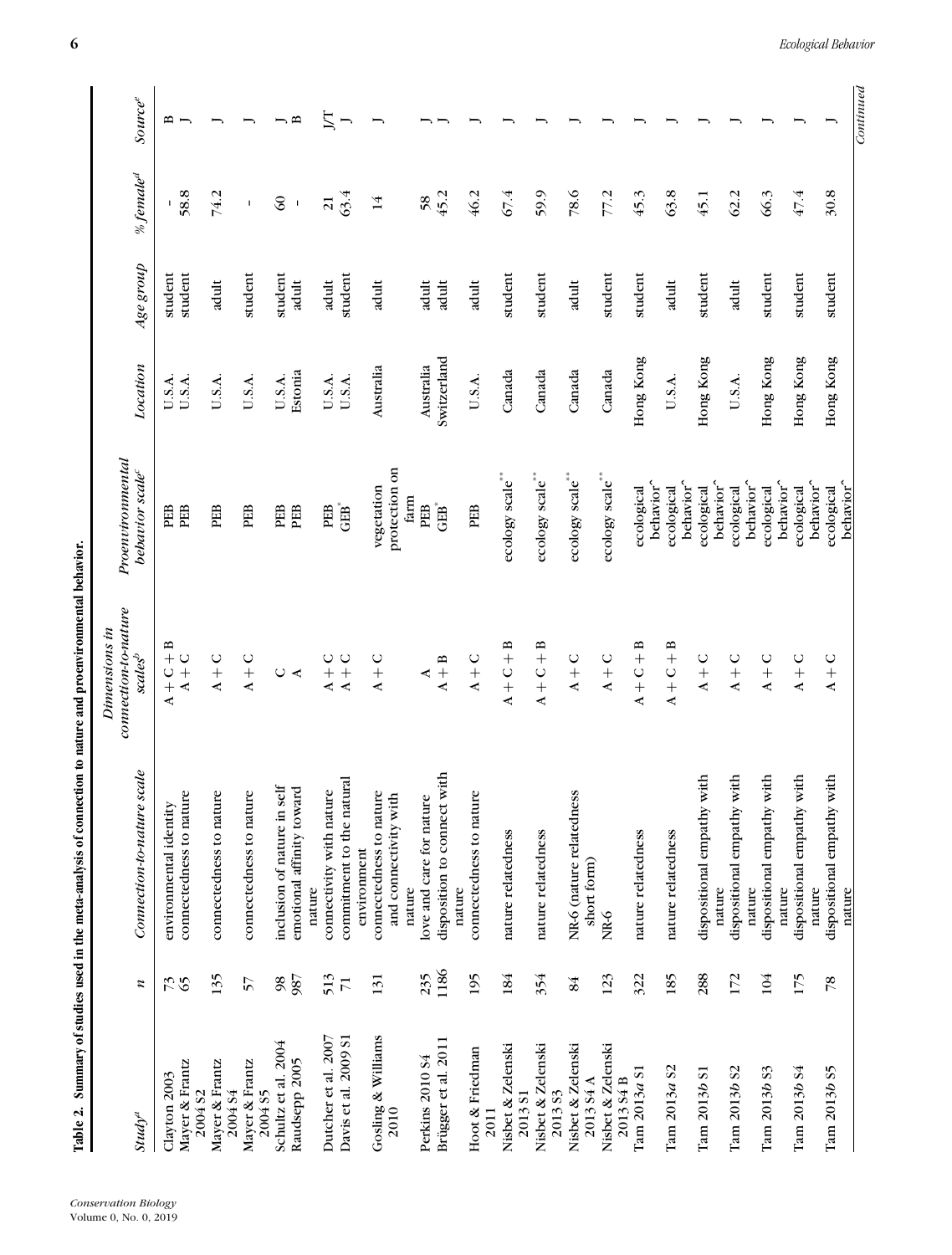|                                                      |             |                                                                                                  | Dimensions in                               |                                                        |                    |                    |                       |                            |
|------------------------------------------------------|-------------|--------------------------------------------------------------------------------------------------|---------------------------------------------|--------------------------------------------------------|--------------------|--------------------|-----------------------|----------------------------|
| $\mathcal{S}tud\gamma^a$                             | z           | Connection-to-nature scale                                                                       | connection-to-nature<br>scales <sup>b</sup> | Proenvironmental<br>behavior scale <sup>c</sup>        | Location           | Age group          | % female <sup>d</sup> | <b>Source</b> <sup>e</sup> |
| Beery & Wolf-Watz<br>2014                            | 1374        | connectedness<br>environmental                                                                   | $A + C$                                     | PEB                                                    | Sweden             | adult              | ı                     |                            |
| Roczen et al. 2014                                   | 1907        | disposition to connect with<br>nature                                                            | $A + B$                                     | $GEB$ <sup>*</sup>                                     | Germany            | adolescent         | 57                    | JPC                        |
| Sanguinetti 2014                                     | 477         | inclusion of nature in self                                                                      | $\circ$                                     | gardening, farming,<br>husbandry<br>or animal          | U.S.A.             | adults             | $\Im$                 |                            |
| Dresner et al. 2015                                  | 165         | environmental identity                                                                           | $A + C + B$                                 | proenvironmental<br>gardening                          | U.S.A.             | adult              | 50                    |                            |
| Pereira & Forster<br>Geng et al. 2015<br>2015        | 113<br>74   | connectedness to nature<br>connectedness to nature                                               | $A + C$<br>$A + C$                          | CSEBQ <sup>®</sup><br>PEB                              | Australia<br>China | student<br>student | 75.0<br>44.3          |                            |
| Collado et al. 2015                                  | 107         | emotional affinity toward<br>nature                                                              | ⋖                                           | PEB                                                    | Spain              | children           | 54.9                  |                            |
| Barbaro & Pickett<br>2016 <sub>S1</sub>              | 308         | connectedness to nature                                                                          | $A + C$                                     | $\mathbf{P}\mathbf{E}\mathbf{B}^{***}$                 | U.S.A.             | student            | $\frac{8}{3}$         |                            |
| Barbaro & Pickett<br>2016 82                         | 296         | connectedness to nature                                                                          | $A + C$                                     | $\mathbf{P}\mathbf{E}\mathbf{B}^{***}$                 | U.S.A.             | adult              | $\Im$                 |                            |
| Soliman et al. 2017<br>Sagioglou 2017<br>Forstmann & | 1487<br>230 | connectedness to nature<br>nature relatedness                                                    | $A + C + B$                                 | observed PEB<br>$\mathbf{P}\mathbf{E}\mathbf{B}^{***}$ | Canada<br>U.S.A.   | student<br>adult   | 70.2<br>61.4          | JPC                        |
| Otto & Pensini 2017                                  | 255         | with<br>disposition to connect<br>nature                                                         | $A + B$                                     | GEB*                                                   | Germany            | children           | I                     | JPC                        |
| Whitburn et al.<br>2018                              | 405         | disposition to connect with<br>nature                                                            | $A + B$                                     | $GEB*$                                                 | New Zealand        | adult              | 62                    |                            |
| Rosa et al. 2018                                     | 224         | connectedness to nature                                                                          | $A + C$                                     | PEB                                                    | Brazil             | students           | 62.5                  |                            |
| $h \rightarrow r$                                    |             | $\frac{a}{4}$ Abbreviations: S, study; Sx (A, community sample; B, undergraduate student sample) |                                             |                                                        |                    |                    |                       |                            |

*bAbbreviations: A, affect; C, cognition; B, behavior or experience.*

" Abbreviations: A, affect; C, cognition; B, behavior or experience.<br>"Abbreviations: A, affect; C, cognition; B, behavior or experience.<br>"Abbreviations and symbols: PEB, proenvironmental behavior; GEB, general-ecological-b Abbreviations and symbols: PEB, proenvironmental bebavior; GEB, general-ecological-bebavior scale; CSEBQ, college student environmental behavior questionnaire; \*, adapted from Kaiser (1998); \*\*, ecology scale, actual commitment (Maloney et al. 1975); ^, adapted from Kaiser (1998) and Schultz & Zelezny (1998); \*\*\*, adapted from Whitmarsh and O'Neill (2010). *dData unavailable (–).*

"Abbreviations: J, peer-reviewed journal; R, report; T, PbD dissertation; B, book cbapter; PC, personal communication with author. "Abbreviations: J, peer-reviewed journal; R, report; T, PbD dissertation; B, book chapter; PC, personal communication with author.

**Table 2. Continued.**

Table 2. Continued.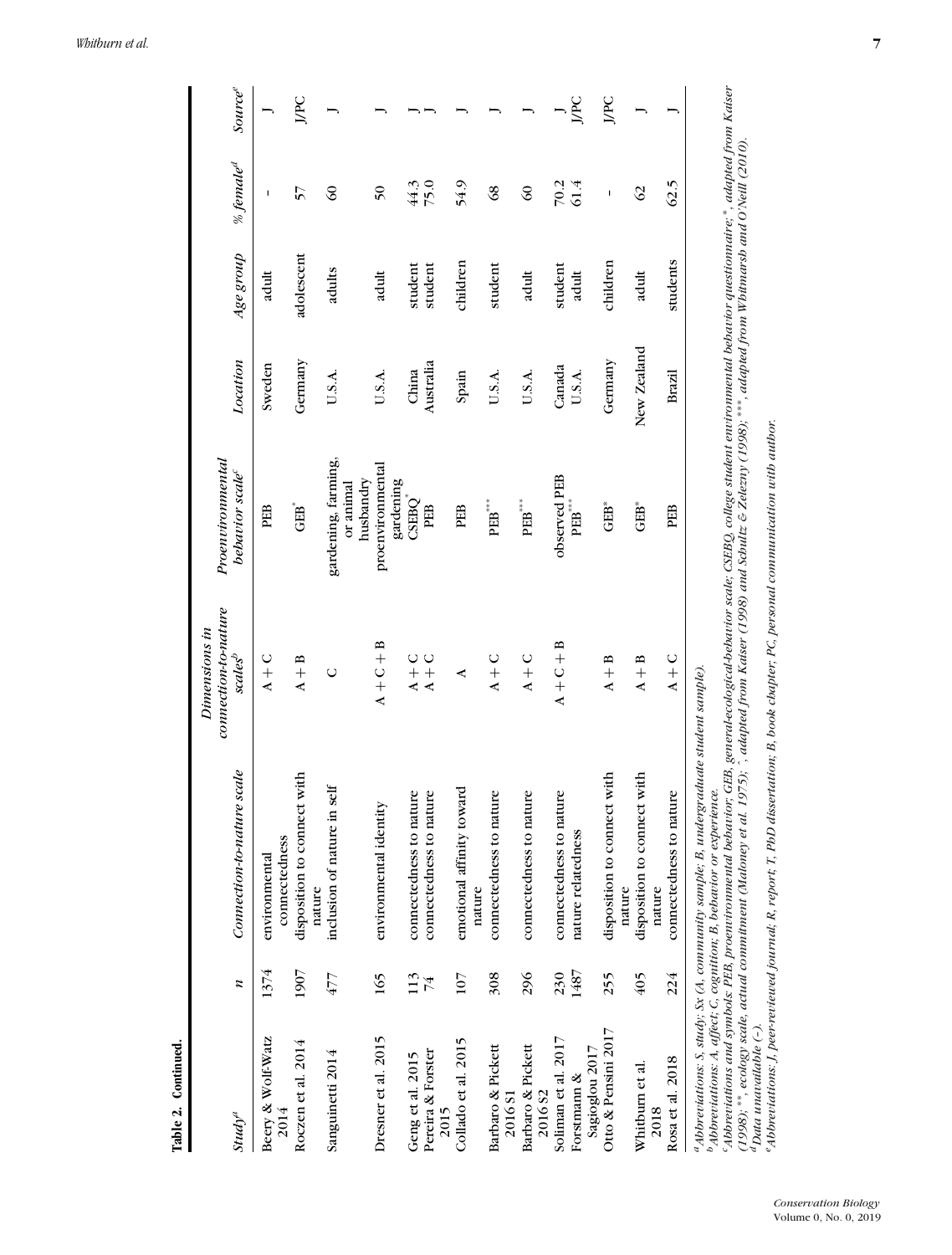| Study name                   |             |                | Statistics for each study |       |      | Correlation and 95% CI                     |
|------------------------------|-------------|----------------|---------------------------|-------|------|--------------------------------------------|
|                              | Correlation | Lower<br>limit | Upper<br>limit            | Ζ     | р    |                                            |
| Otto & Pensini, 2017         | 0.66        | 0.58           | 0.72                      | 12.59 | 0.00 |                                            |
| Clayton, 2003                | 0.64        | 0.48           | 0.76                      | 6.34  | 0.00 |                                            |
| Davis et al., 2009, S1       | 0.60        | 0.43           | 0.73                      | 5.72  | 0.00 |                                            |
| Tam, 2013A, S2               | 0.60        | 0.50           | 0.68                      | 9.35  | 0.00 |                                            |
| Forstmann & Sagioglou, 2017  | 0.59        | 0.56           | 0.62                      | 26.11 | 0.00 |                                            |
| Nisbet & Zelensky, 2013, S3  | 0.57        | 0.50           | 0.64                      | 12.13 | 0.00 |                                            |
| Barbaro & Pickett, 2016, S2  | 0.55        | 0.47           | 0.62                      | 10.58 | 0.00 |                                            |
| Nisbet & Zelensky, 2013, S4B | 0.50        | 0.35           | 0.62                      | 6.02  | 0.00 |                                            |
| Roczen et al., 2014          | 0.50        | 0.46           | 0.53                      | 23.74 | 0.00 |                                            |
| Brügger et al., 2011         | 0.49        | 0.45           | 0.53                      | 18.44 | 0.00 |                                            |
| Whitburn et al., 2018        | 0.48        | 0.40           | 0.55                      | 10.49 | 0.00 |                                            |
| Tam, 2013B, S2               | 0.46        | 0.33           | 0.57                      | 6.47  | 0.00 |                                            |
| Mayer & Frantz, 2004, S4     | 0.45        | 0.30           | 0.58                      | 5.57  | 0.00 |                                            |
| Nisbet & Zelensky, 2013, S4A | 0.45        | 0.26           | 0.61                      | 4.36  | 0.00 |                                            |
| Mayer & Frantz, 2004, S2     | 0.44        | 0.22           | 0.62                      | 3.72  | 0.00 |                                            |
| Rosa et al., 2018            | 0.44        | 0.33           | 0.54                      | 7.02  | 0.00 |                                            |
| Perkins, 2010, S4            | 0.42        | 0.31           | 0.52                      | 6.82  | 0.00 |                                            |
| Nisbet & Zelensky, 2013, S1  | 0.42        | 0.29           | 0.53                      | 6.02  | 0.00 |                                            |
| Tam, 2013B, S5               | 0.41        | 0.21           | 0.58                      | 3.77  | 0.00 |                                            |
| Mayer & Frantz, 2004, S5     | 0.39        | 0.14           | 0.59                      | 3.03  | 0.00 |                                            |
| Tam, 2013B, S4               | 0.39        | 0.26           | 0.51                      | 5.40  | 0.00 |                                            |
| Geng et al., 2015            | 0.39        | 0.22           | 0.54                      | 4.32  | 0.00 |                                            |
| Hoot & Friedman, 2011        | 0.37        | 0.25           | 0.49                      | 5.45  | 0.00 |                                            |
| Pereira & Forster, 2015      | 0.36        | 0.14           | 0.54                      | 3.18  | 0.00 |                                            |
| Tam, 2013 A, S1              | 0.34        | 0.24           | 0.43                      | 6.32  | 0.00 |                                            |
| Barbaro & Pickett, 2016, S1  | 0.34        | 0.24           | 0.44                      | 6.18  | 0.00 |                                            |
| Dutcher et al., 2007         | 0.32        | 0.24           | 0.40                      | 7.49  | 0.00 |                                            |
| Tam, 2013B, S3               | 0.31        | 0.12           | 0.47                      | 3.22  | 0.00 |                                            |
| Collado et al., 2015         | 0.31        | 0.13           | 0.47                      | 3.27  | 0.00 |                                            |
| Soliman et al., 2017         | 0.29        | 0.17           | 0.40                      | 4.50  | 0.00 |                                            |
| Dresner et al., 2015         | 0.27        | 0.13           | 0.41                      | 3.58  | 0.00 |                                            |
| Raudsepp, 2005               | 0.27        | 0.21           | 0.33                      | 8.68  | 0.00 |                                            |
| Schultz et al., 2004         | 0.26        | 0.06           | 0.44                      | 2.59  | 0.01 |                                            |
| Tam, 2013B, S1               | 0.26        | 0.15           | 0.36                      | 4.49  | 0.00 |                                            |
| Sanguinetti, 2014            | 0.24        | 0.15           | 0.32                      | 5.33  | 0.00 |                                            |
| Beery & Wolf- Watz, 2014     | 0.14        | 0.09           | 0.19                      | 5.22  | 0.00 |                                            |
| Gosling & Williams, 2010     | 0.22        | 0.05           | 0.38                      | 2.58  | 0.01 |                                            |
| Overall effect               | 0.42        | 0.36           | 0.47                      | 14.15 | 0.00 | ◇                                          |
|                              |             |                |                           |       |      | $-1.00$<br>$-0.50$<br>0.00<br>0.50<br>1.00 |

Overall effect

*Figure 1. Overall relationship (r) between connection to nature and proenvironmental behavior and the relationships for individual samples (Sx, study number; A, community sample; B, undergraduate sample). Lower and upper limits are 95% CI values. Samples are listed from strongest to weakest correlations.*

## **Relationship Moderators**

The scale used for connection to nature significantly moderated the overall effect  $(Q[10] = 36.29, p < 0.001,$  $n = 37$ ) and explained 69% of the between-sample variation (Table 3). Mean effect sizes for the types of connection to nature ranged from 0.14 to 0.60 (Table 3). The relationship was strongest for commitment to the environment  $(r = 0.60)$  and weakest for inclusion of nature in self  $(r = 0.25)$ . Environmental connectedness included 0 in the 95% CIs, indicating a nonsignificant relationship. Results for moderator subgroups with few samples can be problematic. We repeated the moderator analysis for connection-to-nature scales with  $\geq$  3 samples per subgroup. The results were robust to the change in

threshold of inclusion:  $r = 0.45$ ,  $Q(3) = 13.62$ ,  $p = 0.001$ ,  $R^2 = 0.37$ ,  $n = 27$ .

Multidimensional scales that contained affect and behavior or affect and cognition and behavior had the strongest relationship with PEB  $(r = 0.52)$ and 0.50, respectively) (Table 3). These included disposition-to-connect-with-nature, nature-relatedness, and environmental-identity scales. The one-dimensional cognitive scale had the weakest relationship ( $r = 0.25$ ). The content and dimensions of the connection-to-nature scales (affective, cognitive, or behavioral) significantly moderated the relationship between connection to nature and PEB:  $Q(4) = 15.90, p < 0.001, R^2 = 0.46, n =$ 37. This result held when we tested subgroups with  $\geq$ 3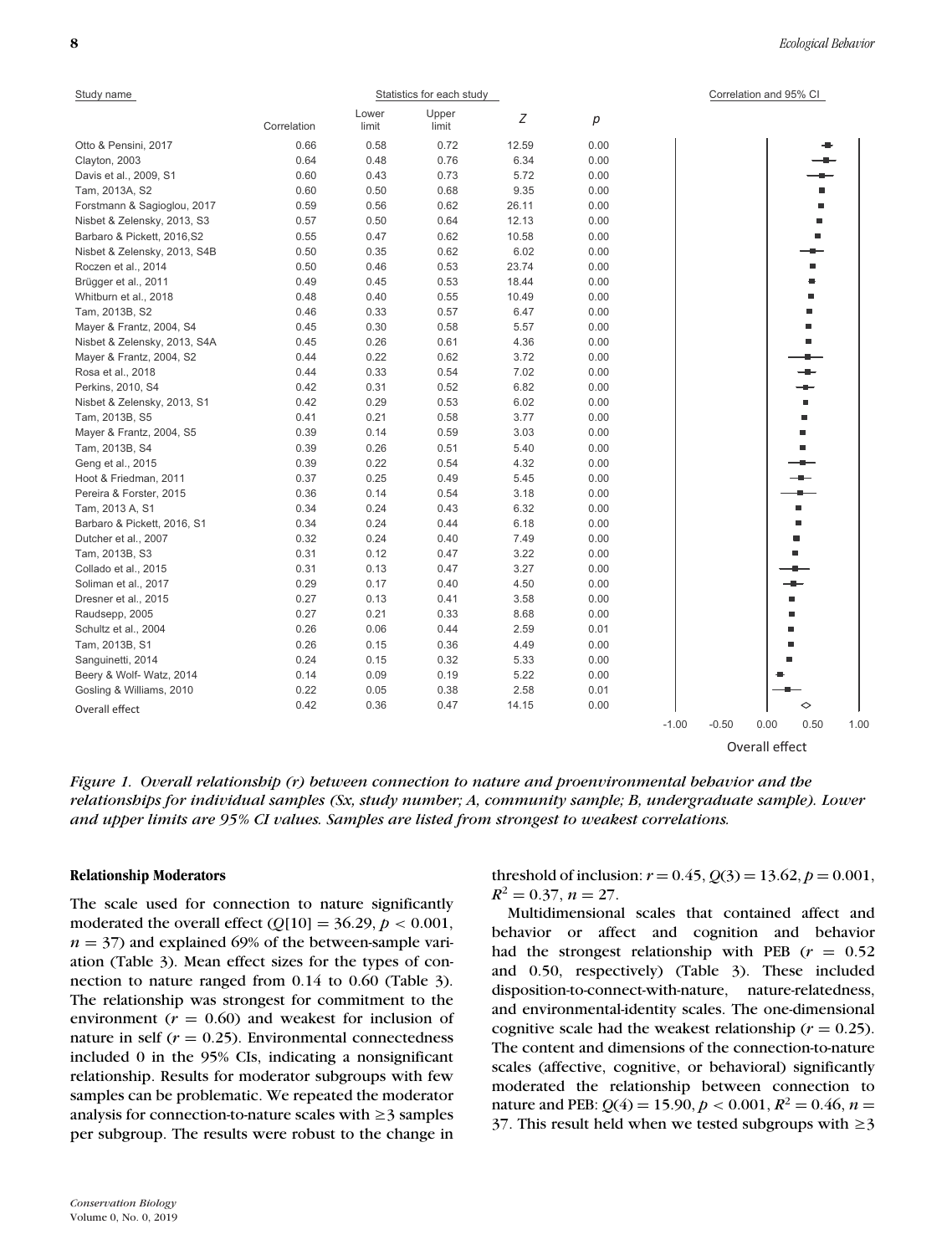samples:  $r = 0.46$ ,  $Q(2) = 12.21$ ,  $p < 0.001$ ,  $R^2 = 0.40$ ,  $n = 27$ .

Number of items in a scale also moderated the relationship. Scales with a moderate number of items (20–29) (i.e., nature relatedness and environmental identity) had the strongest relationship with PEB  $(r = 0.55)$ ; those with  $\leq$ 9 items had the weakest ( $r$  = 0.29) (environmental connectedness, connectivity with nature, and inclusion of nature in self) (Table 3):  $Q(3) = 28.6, p < 0.001, R^2 = 0.47$ ,  $n = 37$ .

Scales used to measure PEB also moderated the overall relationship between connection to nature and PEB (*Q*[5] = 15.53, *p* < 0.01, *n* = 37) and explained 52% of the between-sample variance (Table 3). The relationship with connection to nature for the types of PEB ranged from 0.25 to 0.51. The scales based on Whitmarsh and O'Neill (2010) had the strongest relationship with connection to nature  $(r = 0.51)$ . Other self-reported PEB scales (ecology, general ecological behavior, and general PEB scales) fell in the midrange  $(r = 0.36 - 0.49)$  and observed PEB (Soliman et al. 2017) was at the low end of the range  $(r =$ 0.29). Results were robust to change in the threshold of inclusion of  $\geq$  3 samples:  $r = 0.42$ ,  $Q(4) = 14.4$ ,  $p = 0.01$ ,  $R^2 = 0.53$ ,  $n = 36$ . Scales used to measure connection to nature and PEB together explained 75% of between-study variance:  $Q(15) = 53.75, p = 0.001$ .

The correlation between connection to nature and PEB was strongest for children  $(r = 0.51)$  and weakest for students  $(r = 0.41)$  and adults  $(r = 0.40)$ . Neither age group ( $Q[2] = 1.29$ ,  $p = 0.53$ ,  $n = 37$ ) (Table 3) nor participant mean age  $(Q[1] = 0.00, p = 0.96, n = 37)$ were significant moderators. All age subgroups had  $\geq$ 3 samples.

The relationship between connection to nature and PEB was strongest in samples from North and South America  $(r = 0.44)$  and Europe  $(r = 0.41)$ and weakest for Asia  $(r = 0.35)$  and Australasia  $(r = 1.35)$ 0.38). However, the geographic location of samples did not influence strength of the relationship between connection to nature and PEB:  $Q(4) = 1.78$ ,  $p = 0.78$ ,  $n = 37$  (Table 3). Similarly, metaregression showed the percentage of females in the samples was not a moderator of the relationship:  $Q(1) = 3.70$ ,  $p = 0.06$ ,  $n = 32$ .

## **Discussion**

The relationship between connection to nature and PEB was positive, significant, and moderately sized  $(r = 0.42)$ . Individuals more strongly connected to nature demonstrated a greater engagement in self-reported PEB. This relationship held across gender, geographic location, and age group. Our findings support the stance that feeling deeply connected to nature influences how individuals treat it and has implications for increasing general PEB and biodiversity conservation. Our meta-analysis complements Capaldi et al.'s (2014) meta-analysis, which quantified the relationship between connection to nature and happiness. They found connection to nature had a small, positive association with vitality and life satisfaction. Together, these meta-analyses suggest that a close connection with nature is beneficial for human and environmental well-being. Publication bias did not greatly influence observed effect in our analysis; thus, we have confidence in the observed effect we found.

The large amount of heterogeneity in the data set was largely explained by the scales used to measure connection to nature and PEB (which together explained 75% of between-study variance). It is somewhat surprising that scales measuring connection to nature moderated the relationship with PEB. If, as Tam (2013*a*) demonstrated, these scales measure an underlying core construct of connectedness to nature, one would expect the scales to demonstrate a consistent association with PEB. The multidimensional scales with a moderate number of items and affective and behavioral or affective, behavioral, and cognitive dimensions had the strongest association with PEB. The disposition-to-connect-with-nature and full nature-relatedness scales incorporated these qualities. The single-item, cognitive scale (inclusion of nature in self) had one of the lowest associations with PEB. Our findings support Tam's suggestion that the distinction between cognitive and noncognitive scales may be important. Furthermore, multidimensional scales may capture more of what it means to be connected to nature and therefore better predict PEB. Multidimensional scales also allow a detailed analysis of how their various dimensions relate to PEB and how they are affected by interventions aimed to increase connection to nature. Our results indicated that cognition, affect, and behavior were important components of connection to nature in its relationship with PEB. Addressing participant knowledge and beliefs alongside building an emotional and experiential connection to nature may be required in interventions to motivate greater PEB.

The way PEB was operationalized was also a significant moderator of the relationship. The multidimensional scales that measured general PEB and covered several domains of behavior had the strongest association with connection to nature. There was a fairly consistent relationship with connection to nature across these multidimensional scales (means fell within 95% CI of the scale with the highest association with connection to nature, 0.39–0.61). People do not consistently engage with a wide range of PEBs, and some behaviors (e.g., recycling) generally require less effort than others (political activism or using public transport). Multidimensional scales can reduce measurement error and produce generalizable results (Epstein 1983; Kirkpatrick 2003). Aggregating PEBs across several dimensions can capture a more realistic picture of a person's general PEB than measuring a single behavior.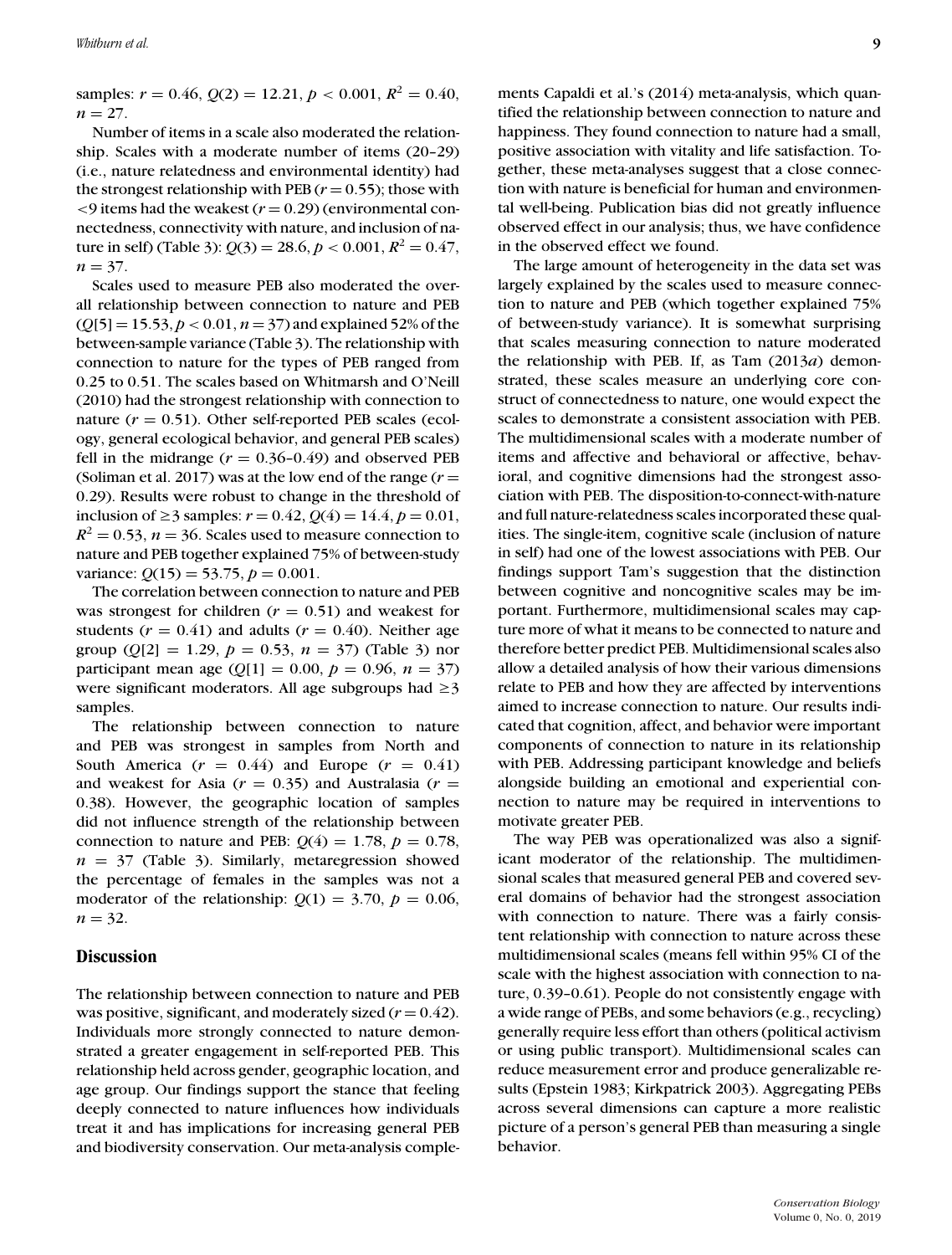| Table 3. Effect of moderators on the relationship between connection to nature and proenvironmental behavior. |                          |             | Effect size      | 95% Cl  |                      | Test null (2 tailed) |         |                                       |
|---------------------------------------------------------------------------------------------------------------|--------------------------|-------------|------------------|---------|----------------------|----------------------|---------|---------------------------------------|
| Moderators <sup>a</sup>                                                                                       | 2                        | z           | r                | lower   | upper                | N                    | $d^b$   | Test of model                         |
|                                                                                                               |                          |             |                  |         |                      |                      |         |                                       |
| commitment to the natural<br>Connection to nature scales                                                      |                          | 17          | 0.60             | 0.37    | 0.76                 | 4.44                 | 0.001   |                                       |
| environment                                                                                                   |                          |             |                  |         |                      |                      |         |                                       |
| disposition to connect with                                                                                   | 4                        | 3753        | 0.53             | 645     | 0.60                 | 10.98                | 0.001   |                                       |
| nature                                                                                                        |                          |             |                  |         |                      |                      |         |                                       |
| nature relatedness                                                                                            | ↖                        |             | 0.51             | 0.44    |                      |                      | 0.001   |                                       |
| environmental identity scale                                                                                  | $\sim$                   | 2739<br>238 | 0.44             | 0.27    | $0.57$<br>0.58       | $12.33$<br>4.82      | 0.001   |                                       |
| love and care for nature                                                                                      |                          | 235         | 0.42             | 0.21    | $0.59$<br>$0.45$     | 3.78                 | 0.001   |                                       |
| connectedness to nature                                                                                       | $\Box$                   | 1828        | 0.39             | 0.32    |                      | 10.50                | 0.001   |                                       |
| scale                                                                                                         |                          |             |                  |         |                      |                      |         |                                       |
| dispositional empathy with                                                                                    | S                        | 817         | 0.36             | 0.26    | 0.46                 | 6.58                 | 0.001   |                                       |
| nature                                                                                                        |                          |             |                  |         |                      |                      |         |                                       |
| connectivity with nature                                                                                      |                          | 513         | $0.32$<br>$0.28$ | 0.12    | $0.50$<br>$0.43$     |                      | 0.001   |                                       |
| emotional affinity toward                                                                                     | $\mathbf{\Omega}$        | 1094        |                  | 0.13    |                      | $3.52$<br>3.52       | 0.001   |                                       |
| nature                                                                                                        |                          |             |                  |         |                      |                      |         |                                       |
| inclusion of nature in self                                                                                   | $\sim$ $-$               | 575         | 0.25             | 0.08    |                      | $2.92$<br>1.38       | 0.001   |                                       |
| environmental                                                                                                 |                          | 1374        | 0.14             | $-0.06$ | $0.40$<br>0.33       |                      | $0.17*$ |                                       |
| connectedness                                                                                                 |                          |             |                  |         |                      |                      |         |                                       |
| test of model                                                                                                 | $\mathcal{E}$            | 13,237      |                  |         |                      |                      |         | $Q(10) = 36.29, p < 0.001, R2 = 0.69$ |
| Dimensions of connection to nature scales                                                                     |                          |             |                  |         |                      |                      |         |                                       |
| affect + behavior                                                                                             | ∘                        | 3960        | 0.52             | 0.43    | 0.60                 | 9.97                 | 0.001   |                                       |
| affect + cognition +                                                                                          |                          | 2770        | 0.50             | 0.41    | 0.57                 | $10.06\,$            | 0.001   |                                       |
| behavior                                                                                                      |                          |             |                  |         |                      |                      |         |                                       |
| affect + cognition                                                                                            | $\overline{1}$           | 4603        | 0.37             | 0.31    |                      | 11.27                | 0.001   |                                       |
| affect                                                                                                        | $\epsilon$               | 1329        | $0.33$<br>$0.25$ | 0.18    | 0.43<br>0.47<br>0.43 | $4.20$<br>2.45       | 0.001   |                                       |
| cognition                                                                                                     | $\mathbf{\Omega}$        | 575         |                  | 0.05    |                      |                      | 0.011   |                                       |
| test of model                                                                                                 | $\overline{\mathcal{E}}$ | 13,237      |                  |         |                      |                      |         | $Q(4) = 15.90, p < 0.001, R^2 = 0.46$ |
| Number of items in scales of connection to nature                                                             |                          |             |                  |         |                      |                      |         |                                       |
| $1 - 9$                                                                                                       | $\overline{a}$           | 3176        | 0.32             | 0.22    |                      | 6.04                 | 0.001   |                                       |
| $10 - 19$                                                                                                     | $\overline{8}$           | 4108        | 0.43             | 0.38    | 43330                | 14.11                | 0.001   |                                       |
| $20 - 29$                                                                                                     |                          | 2860        | 0.57             | 0.50    |                      | $12.44$<br>5.67      | 0.001   |                                       |
| $+8$                                                                                                          |                          | 3093        | 649              | 0.34    |                      |                      | 0.001   |                                       |
| test of model                                                                                                 | $\overline{\mathcal{E}}$ | 13,237      |                  |         |                      |                      |         | $Q(3) = 28.60, p < 0.001, R^2 = 0.47$ |
|                                                                                                               |                          |             |                  |         |                      |                      |         | Continued                             |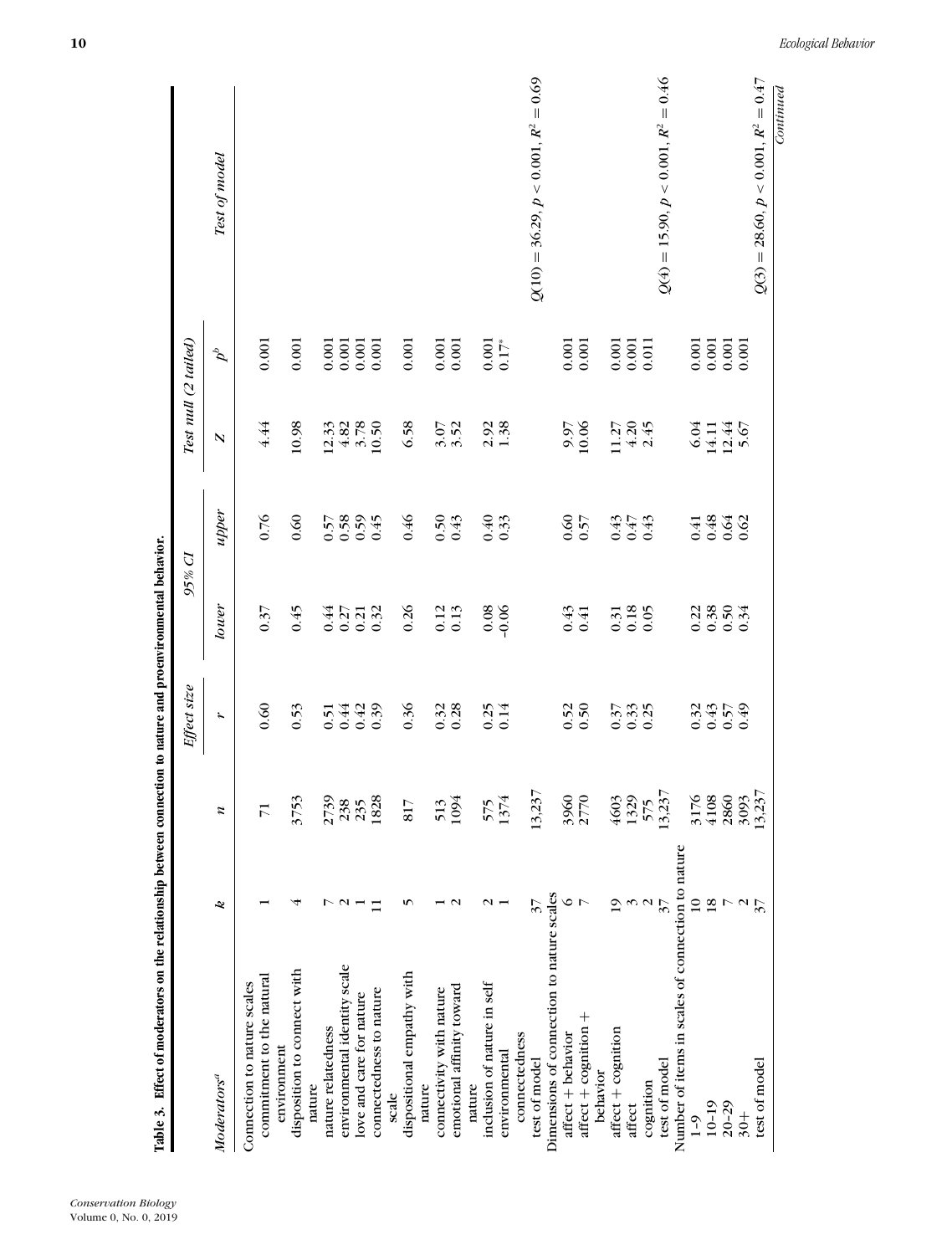|                                                |                          |                                     | Effect size                | 95% CI                     |                        | Test null (2 tailed)           |                                                                                  |                                          |
|------------------------------------------------|--------------------------|-------------------------------------|----------------------------|----------------------------|------------------------|--------------------------------|----------------------------------------------------------------------------------|------------------------------------------|
| Moderators <sup>a</sup>                        | 2                        | $\boldsymbol{z}$                    | r                          | lower                      | upper                  | $\overline{\mathbf{N}}$        | $\sigma^{\rho}$                                                                  | Test of model                            |
| PEB scales                                     |                          |                                     |                            |                            |                        |                                |                                                                                  |                                          |
| PEB (Whitmarsh & O'Neill)*                     |                          |                                     | 0.51                       | 0.39                       |                        |                                |                                                                                  |                                          |
| ecology scale**                                |                          | 745                                 | 0.49                       | 0.37                       | $0.50$<br>$0.52$       | 7.26<br>7.23<br>12.54          | $\begin{array}{c} 0.001 \\ 0.001 \\ 0.001 \end{array}$                           |                                          |
| general ecological<br>behavior <sup>****</sup> | 13                       | 5261                                | 0.46                       | 0.40                       |                        |                                |                                                                                  |                                          |
| PEB general                                    | $\tilde{\bm{\omega}}$    |                                     | 0.36                       | 0.29                       |                        |                                |                                                                                  |                                          |
| observed PEB                                   |                          | $\frac{4137}{230}$                  | $0.29$<br>0.25             | 0.02                       | $0.43$<br>0.52<br>0.36 | 9.13<br>9.13<br>9.13           | $\begin{array}{c} 0.001 \\ 0.03 \\ 0.001 \end{array}$                            |                                          |
| pro-environmental                              |                          |                                     |                            | 0.09                       |                        |                                |                                                                                  |                                          |
| gardening or farming                           |                          |                                     |                            |                            |                        |                                |                                                                                  |                                          |
| test of model                                  | $\mathfrak{z}$           | 13,237                              |                            |                            |                        |                                |                                                                                  | $Q(5) = 15.53, p = 0.01, R2 = 0.52$      |
| Age group                                      |                          |                                     |                            |                            |                        |                                |                                                                                  |                                          |
| children                                       | 3                        |                                     | 0.51                       |                            |                        |                                |                                                                                  |                                          |
| students                                       | $\overline{18}$          |                                     | $0.41$<br>0.40             | $0.32$<br>$0.32$           | 349<br>0.48            | 8.17<br>8.17<br>8.2            | $\begin{array}{c} 0.001 \\ 0.001 \\ 0.001 \end{array}$                           |                                          |
| adults                                         | $\frac{16}{27}$          |                                     |                            |                            |                        |                                |                                                                                  |                                          |
| test of model                                  |                          | 2269<br>2941<br>8027<br>13,237      |                            |                            |                        |                                |                                                                                  | $Q(2) = 1.29, p = 0.53, R2 = 0.00$       |
| Mean age (years)                               |                          |                                     |                            |                            |                        |                                |                                                                                  |                                          |
| test of model                                  | 29                       |                                     |                            |                            |                        |                                |                                                                                  | $Q(1) = 0.00, p = 0.96, R2 = 0.00$       |
| Geographic location                            |                          |                                     |                            |                            |                        |                                |                                                                                  |                                          |
| North America                                  | $\approx$                |                                     | 0.44                       | 0.37                       |                        |                                |                                                                                  |                                          |
| South America                                  |                          |                                     |                            | 0.09                       |                        |                                |                                                                                  |                                          |
| Europe                                         | ∘                        |                                     |                            |                            |                        |                                |                                                                                  |                                          |
| Australasia                                    | 4                        |                                     | $0.44$<br>$0.38$<br>$0.05$ | $0.38$<br>$0.30$<br>$0.30$ | 558538                 | 0.748<br>2.458<br>2.47<br>4.47 | $\begin{array}{c} 0.001 \\ 0.01 \\ 0.001 \\ 0.001 \\ 0.001 \\ 0.001 \end{array}$ |                                          |
| Asia                                           | $\circ$                  | 5272<br>3045<br>3816<br>845<br>1080 |                            |                            |                        |                                |                                                                                  |                                          |
| test of model                                  | $\overline{\mathcal{E}}$ | 13,237                              |                            |                            |                        |                                |                                                                                  | $Q(4) = 1.78, p = 0.78, R2 = 0.00$       |
| Percent female                                 |                          |                                     |                            |                            |                        |                                |                                                                                  |                                          |
| test of model                                  | 32                       |                                     |                            |                            |                        |                                |                                                                                  | $= 0.10$<br>$Q(1) = 3.70, p = 0.06, R^2$ |

*Whitburn et al.* **11**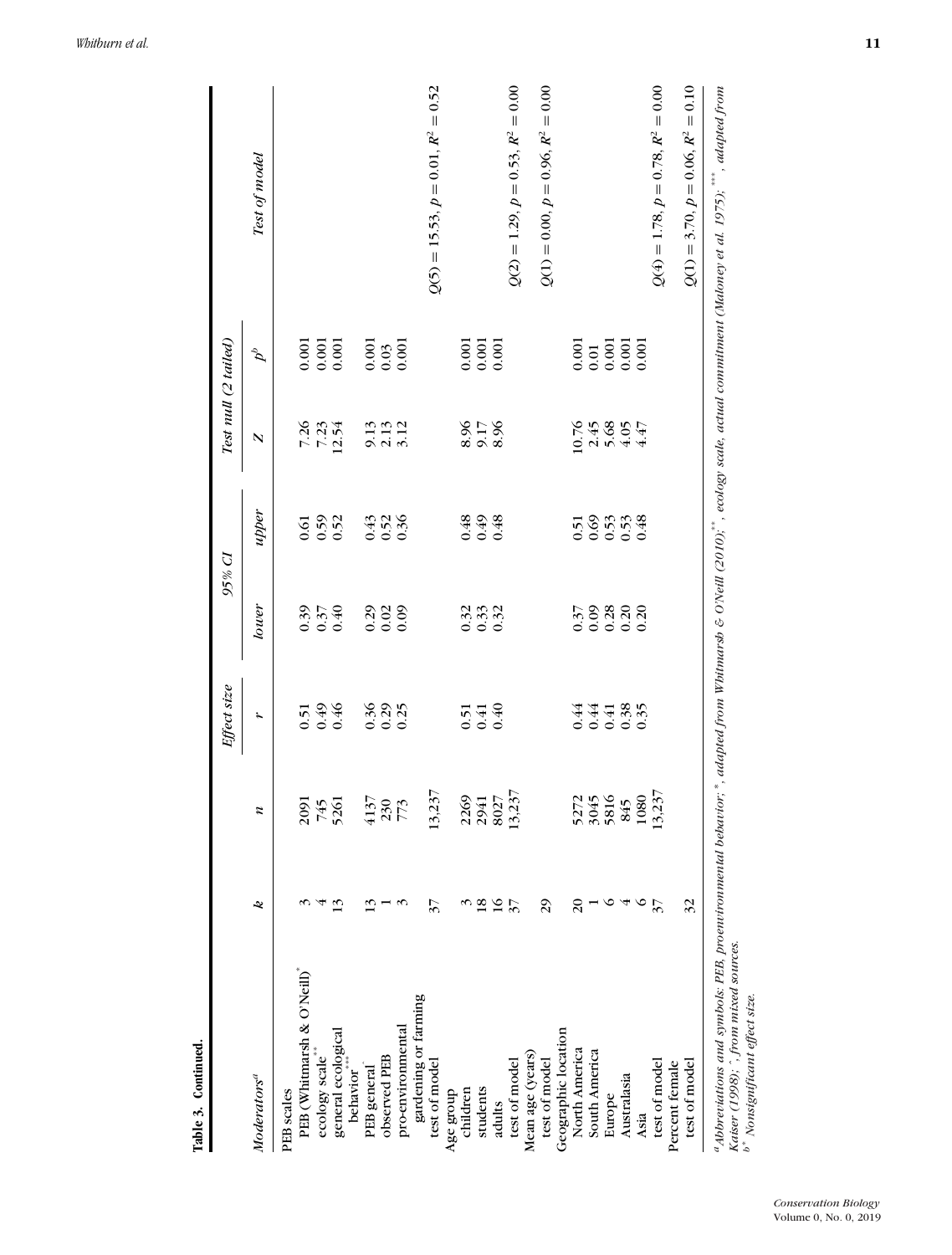In contrast to what we expected based on the literature, the demographics we tested were not significant moderators of the relationship between connection to nature and PEB. The age group or mean age in years of participants and the percentage of females did not affect the strength of the relationship. This was unexpected because generally being older and female is associated with greater PEB (Kollmus & Agyeman 2002). Undergraduates are often used as a convenient population in research. There are some concerns that, as a population, undergraduates may not be representative of the general adult population and study results may therefore not be generalizable. We found no significant difference in results for students and adults, indicating that these concerns may be unwarranted in this area of research. The lack of geographic location as a moderator contradicted cross-cultural studies that report that the way individuals relate to the natural environment is culturally patterned (Milfont & Schultz 2016), perhaps because extant research centers on urban populations in western countries. Nature connectedness needs to be investigated in nonwestern cultures.

Our study has some limitations. The correlation we found does not mean causation. A stronger connection to nature may indeed motivate greater PEB. Conversely, individuals who participate in more PEB may develop a stronger connection to nature, or other variables may be involved. However, our findings do consolidate existing research and provide a solid grounding to justify future longitudinal research into changing PEB by strengthening individuals' connection to nature (Schultz 2011). Differences in the strength of the relationship between connection to nature and engagement in PEB may also be attributable to items in the scales that indirectly measure PEB, which could result in a stronger correlation. For example, several scales include an item on how a person's actions affect the environment (nature-relatedness, environmental-identity, and commitment-to-nature, and connectedness-to-nature scales). These scales did correlate more strongly with PEB than the scales without such items.

Connection to nature and PEB are measured by selfreport. Reliance on self-reports threatens construct validity (i.e., metrics used may not measure what they are intended to) and can lead to inflated associations between variables measured via the same method due to shared method variance. However, observing actual PEB is difficult because most actions are not carried out in public and observing a single behavior is not a valid measure of general PEB (Frantz & Mayer 2014). We focused on the direct relationship between connection to nature and PEB. However, the relationship may be indirect. For example, the relationship between connection to nature and PEB is partially mediated by environmental attitudes, the use of nature for psychological restoration (Whitburn et al. 2018), and environmental values (Pereira & Forster 2015)

and fully mediated by biospheric concerns (Gosling & Williams 2010). It is useful to identify mediators that facilitate the relationship between connection to nature and PEB to determine types of interventions that may motivate greater PEB.

Conservation science has successfully identified the biological values and processes affected by anthropogenic activity, and has successfully mitigated some human impacts. However, conservation efforts are continually undermined by human behavior (Fox et al. 2006). Conservation actions are human behaviors (Schultz 2011); therefore, it is vital to understand how social and psychological factors influence such behaviors (Mascia et al. 2003). Our findings support Schultz's (2011) suggestion that promoting stronger connections to nature could increase individuals' proenvironmental and conservation behaviors. Our results showed that people with a stronger connection to nature are more likely to engage with a range of PEBs, including conservation of energy and water, anticonsumerism, proenvironmental political activism, and financial support for environmental organizations. Future longitudinal studies (ideally randomized experiments) could provide evidence of a causative relationship between connection to nature and PEB. A recent longitudinal study demonstrated the amount of time spent in nature as a 6-year-old is related to environmental attitudes and behavior as a young adult (Evans et al. 2018). Although time in nature is not connection to nature, it may be indicative of the relationship one might expect if connection to nature is causative of PEB. The usefulness of existing interventions, such as environmental education, aimed at strengthening connection to nature as a way to motivate greater engagement in PEB needs evaluation.

## **Acknowledgments**

We are very grateful to M. Forstmann, S. Otto, and N. Roczen for taking the time to review their original research and send us the correlation coefficients that were not available in their articles. We also thank the reviewers, whose constructive and helpful comments greatly improved our manuscript, and Victoria University of Wellington for financial support via J.W.'s doctoral scholarship.

#### **Literature Cited**

Studies included in the meta-analyis are marked with an asterisk.

- Ajzen I. 1991. The theory of planned behavior. Organizational Behavior and Human Decision Processes **50:**179–211.
- Axelrod LJ. 1993. Responding to environmental concern: What factors guide individual action? Journal of Environmental Psychology **13:**149–159.
- Bamberg S, Möser G. 2007. Twenty years after Hines, Hungerford, and Tomera: a new meta-analysis of psycho-social determinants of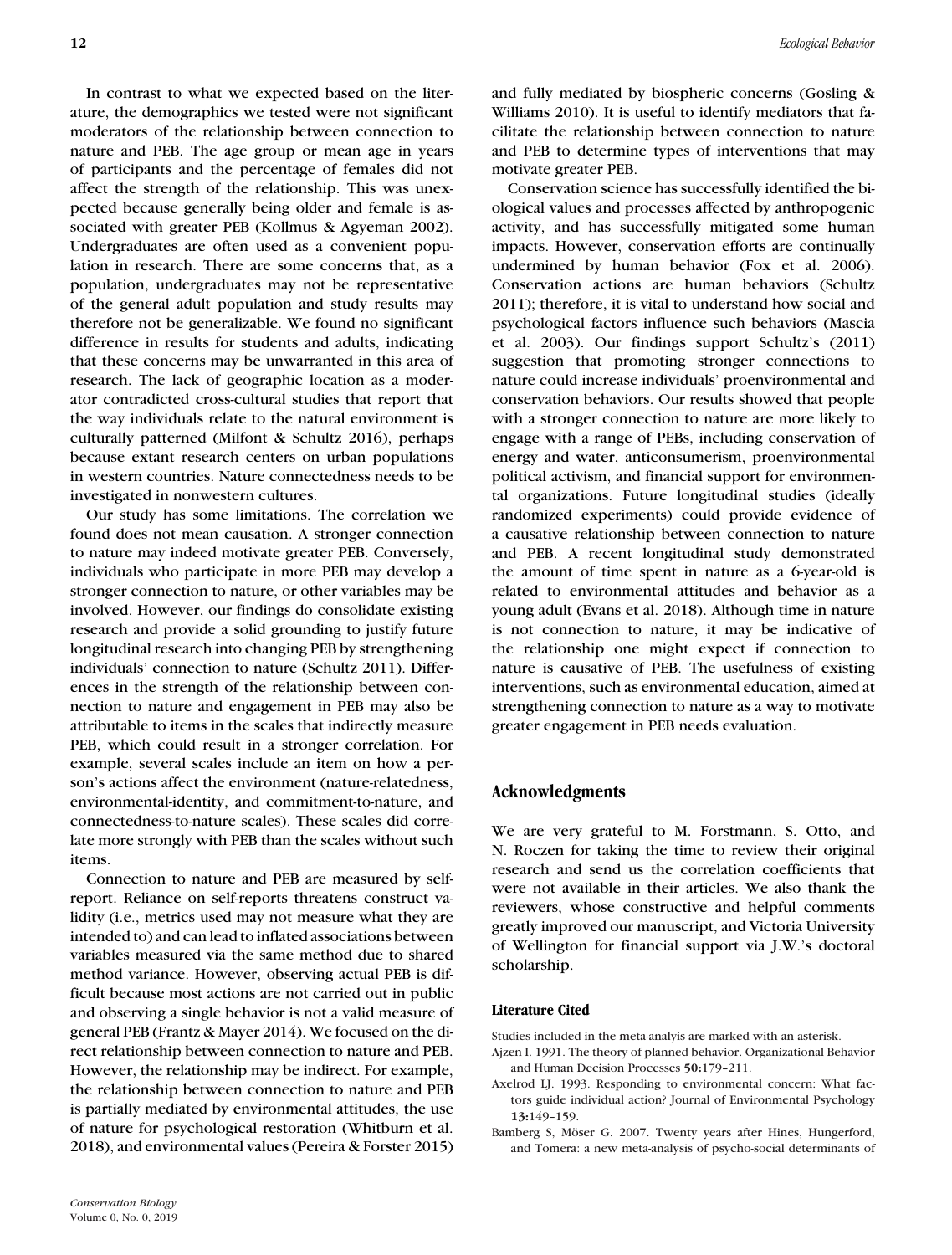pro-environmental behaviour. Journal of Environmental Psychology **27:**14–25.

- ∗Barbaro N, Pickett SM. 2016. Mindfully green: examining the effect of connectedness to nature on the relationship between mindfulness and engagement in pro-environmental behavior. Personality and Individual Differences **93:**137–142.
- ∗Beery TH, Wolf-Watz D. 2014. Nature to place: rethinking the environmental connectedness perspective. Journal of Environmental Psychology **40:**198–205.
- Borenstein M. 2005. Software for publication bias. Pages 193–220 in Rothstein HR, Sutton AJ, Borenstein M, editors. Publication bias in meta-analysis—prevention, assessment and adjustments. Wiley, Chichester.
- Borenstein M. 2014. Comprehensive meta-analysis software. Version 3. Biostat, Englewood, New Jersey.
- Borenstein M, Hedges L, Higgins J, Rothstein H. 2009. Introduction to meta-analysis. Wiley, United Kingdom.
- Bragg EA. 1996. Towards ecological self: deep ecology meets constructionist self-theory. Journal of Environmental Psychology **16:**93– 108.
- ∗Brugger A, Kaiser FG, Roczen N. 2011. Connectedness to nature, in- ¨ clusion of nature, environmental identity, and implicit association with nature. European Psychologist **16:**324–333.
- Capaldi CA, Dopko RL, Zelenski JM. 2014. The relationship between nature connectedness and happiness: a meta-analysis. Frontiers in Psychology **5:**1–15.
- Cialdini R, Brown S, Lewis B, Luce C, Neuberg S. 1997. Reinterpreting the empathy–altruism relationship: when one into one equals oneness. Journal of Personality and Social Psychology **73:**481–494.
- ∗Clayton S. 2003. Environmental identity: a conceptual and operational definition. Pages 45–65 in Clayton S, Opotow S, editors. Identity and the natural environment: the psychological significance of nature. MIT Press, Cambridge, Massachusetts.
- ∗Collado S, Evans GW, Corraliza JA, Sorrel MA. 2015. The role played by age on children's pro-ecological behaviors: an exploratory analysis. Journal of Environmental Psychology **44:**85–94.
- ∗Davis JL, Green JD, Reed A. 2009. Interdependence with the environment: commitment, interconnectedness, and environmental behavior. Journal of Environmental Psychology **29:**173– 180.
- ∗Dresner M, Handelman C, Braun S, Rollwagen-Bollens G. 2015. Environmental identity, pro-environmental behaviors, and civic engagement of volunteer stewards in Portland area parks. Environmental Education Research **21:**991–1010.
- ∗Dutcher DD, Finley JC, Luloff AE, Johnson JB. 2007. Connectivity with nature as a measure of environmental values. Environment and Behavior **39:**474–493.
- Duval S, Tweedie R. 2000. A nonparametric trim and fill method of accounting for publication bias in meta-analysis. Journal of the American Statistical Association **95:**89–98.
- Egger M, Smith G, Schneider M, Minder C. 1997. Bias in meta-analysis detected by a simple, graphical test. British Medical Journal **31:**629– 634.
- Ehrlich PR, Kennedy D. 2005. Millennium assessment of human behavior. Science **309:**562–563.
- Epstein S. 1983. Aggregation and beyond: some basic issues on the prediction of behavior. Journal of Personality **51:**360–392.
- Evans GW, Otto S, Kaiser FG. 2018. Childhood origins of young adult environmental behavior. Psychological Science **29:**679– 687.
- Forstmann M, Sagioglou C. 2017. Lifetime experience with (classic) psychedelics predicts pro-environmental behavior through an increase in nature relatedness. Journal of Psychopharmacology **31:**975–988.
- Fox HE, Christian C, Nordby JC, Pergams ORW, Peterson GD, Pyke CR. 2006. Perceived barriers to integrating social science and conservation. Conservation Biology **20:**1817–1820.
- Frantz CM, Mayer FS. 2014. The importance of connection to nature in assessing environmental education programs. Studies in Educational Evaluation **41:**85–89.
- Fromm E. 1964. The heart of man, its genius for good and evil. Harper and Row, New York.
- ∗Geng LN, Xu JK, Ye LJ, Zhou WJ, Zhou KX. 2015. Connections with nature and environmental behaviors. PLOS ONE **10** (e0127247) [https://doi.org/10.1371/journal.pone.0127247.](https://doi.org/10.1371/journal.pone.0127247)
- ∗Gosling E, Williams KJH. 2010. Connectedness to nature, place attachment and conservation behaviour: testing connectedness theory among farmers. Journal of Environmental Psychology **30:**298– 304.
- Grimmer M, Miles M. 2017. With the best of intentions: a large sample test of the intention-behaviour gap in pro-environmental consumer behaviour. International Journal of Consumer Studies **41:**2–10.
- Hanson RK, Bussière MT. 1998. Predicting relapse: a meta-analysis of sexual offender recidivism studies. Journal of Consulting and Clinical Psychology **66:**348–362.
- Hedges LV, Olkin I. 1985. Statistical methods for meta-analysis. Academic Press, San Diego, California.
- Hedges L, Vevea JL. 1998. Fixed- and random-effects models in metaanalysis. Psychological Methods **3:**486–504.
- Hines JM, Hungerford H, Tomera AN. 1987. Analysis and synthesis of research on responsible environmental behaviour: a meta-analysis. Journal of Environmental Education **18:**1–8.
- ∗Hoot RE, Friedman H. 2011. Connectedness and environmental behavior: sense of interconnectedness and pro-environmental behavior. International Journal of Transpersonal Studies **30:**89–100.
- IPCC (Intergovernmental Panel on Climate Change). 2014. Climate change 2014: synthesis report. IPCC, Geneva.
- Kaiser FG. 1998. A general measure of ecological behavior. Journal of Applied Social Psychology **28:**395–422.
- Kals E, Schumacher D, Montada L. 1999. Emotional affinity toward nature as a motivational basis to protect nature. Environment and Behavior **31:**178–202.
- Kirkpatrick LA. 2003. Effects of multiple determinancy and measurement error on trait–behavior and behavior–behavior relations: an integrated conceptual mode. Personality and Social Psychology Bulletin **23:**199–209.
- Kollmuss A, Agyeman J. 2002. Mind the gap: Why do people act environmentally and what are the barriers to pro-environmental behavior? Environmental Education Research **8:**239–260.
- Maloney MP, Ward MP, Braucht GN. 1975. A revised scale for measurement of ecological attitudes and knowledge. American Psychologist **30:**787–790.
- Markle GL. 2013. Pro-environmental behavior: Does it matter how it's measured? Development and validation of the pro-environmental behavior scale (PEBS). Human Ecology **41:**905–914.
- Mascia MB, Brosius JP, Dobson TA, Forbes BC, Horowitz L, McKean MA, Turner NJ. 2003. Conservation and the social sciences. Conservation Biology **17:**649–650.
- Mayer FS, Frantz CM, Bruehlman-Senecal E, Dolliver K. 2009. Why is nature beneficial? The role of connectedness to nature. Environment and Behavior **41:**607–643.
- ∗Mayer FS, Frantz CM. 2004. The connectedness to nature scale: a measure of individuals' feeling in community with nature. Journal of Environmental Psychology **24:**503–515.
- Milfont TL, Schultz PW. 2016. Culture and the natural environment. Current Opinion in Psychology **8:**194–199.
- ∗Nisbet EK, Zelenski JM. 2013. The NR-6: a new brief measure of nature relatedness. Frontiers in Psychology **4:**1–11.
- Nisbet EK, Zelenski JM, Murphy SA. 2009. The Nature Relatedness Scale: linking individuals' connection with nature to environmental concern and behavior. Environment and Behavior **41:**715– 740.
- Orwin RG. 1983. A fail-safe N for effect size in meta-analysis. Journal of Educational Statistics **8:**157–159.